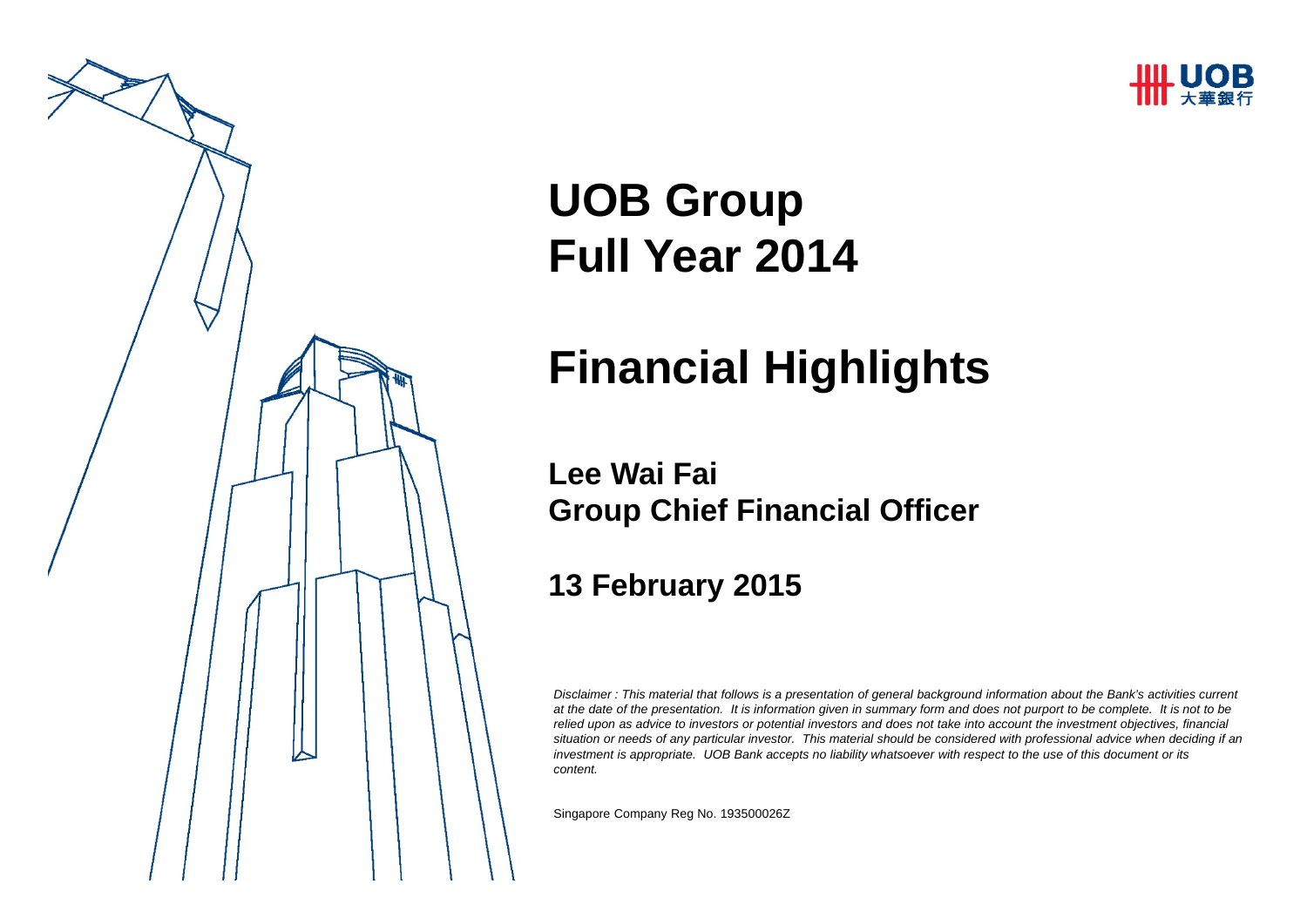## **New High FY14 NPAT of \$3.25 billion, up 8% YoY**



|                                       | 2014          | 2013          | $+$ /(-)                      |
|---------------------------------------|---------------|---------------|-------------------------------|
|                                       | $\mathsf{Sm}$ | $\mathsf{Sm}$ | $\frac{9}{6}$                 |
| Net interest income                   | 4,558         | 4,120         | $10.6$ $\triangle$            |
| Fee and commission income             | 1,749         | 1,731         | 1.1                           |
| Other non-interest income             | 1,151         | 870           | 32.3                          |
| <b>Total income</b>                   | 7,457         | 6,720         | 11.0                          |
| Less: Total expenses                  | 3,146         | 2,898         | 8.6 $\triangle$               |
| <b>Operating profit</b>               | 4,311         | 3,822         | 12.8 $\triangle$              |
| Less: Individual impairment           | 301           | 157           | $91.9 \triangle$              |
| Collective impairment                 | 334           | 272           | 22.8 $\triangle$              |
| Add: Associates & joint ventures      | 149           | 191           | $(21.9)$ $\blacktriangledown$ |
| Net profit before tax                 | 3,825         | 3,584         | 6.7 $\triangle$               |
| Less: Tax & non-controlling interests | 576           | 576           | $(0.1)$ $\blacktriangledown$  |
| Net profit after tax                  | 3,249         | 3,008         | 8.0                           |

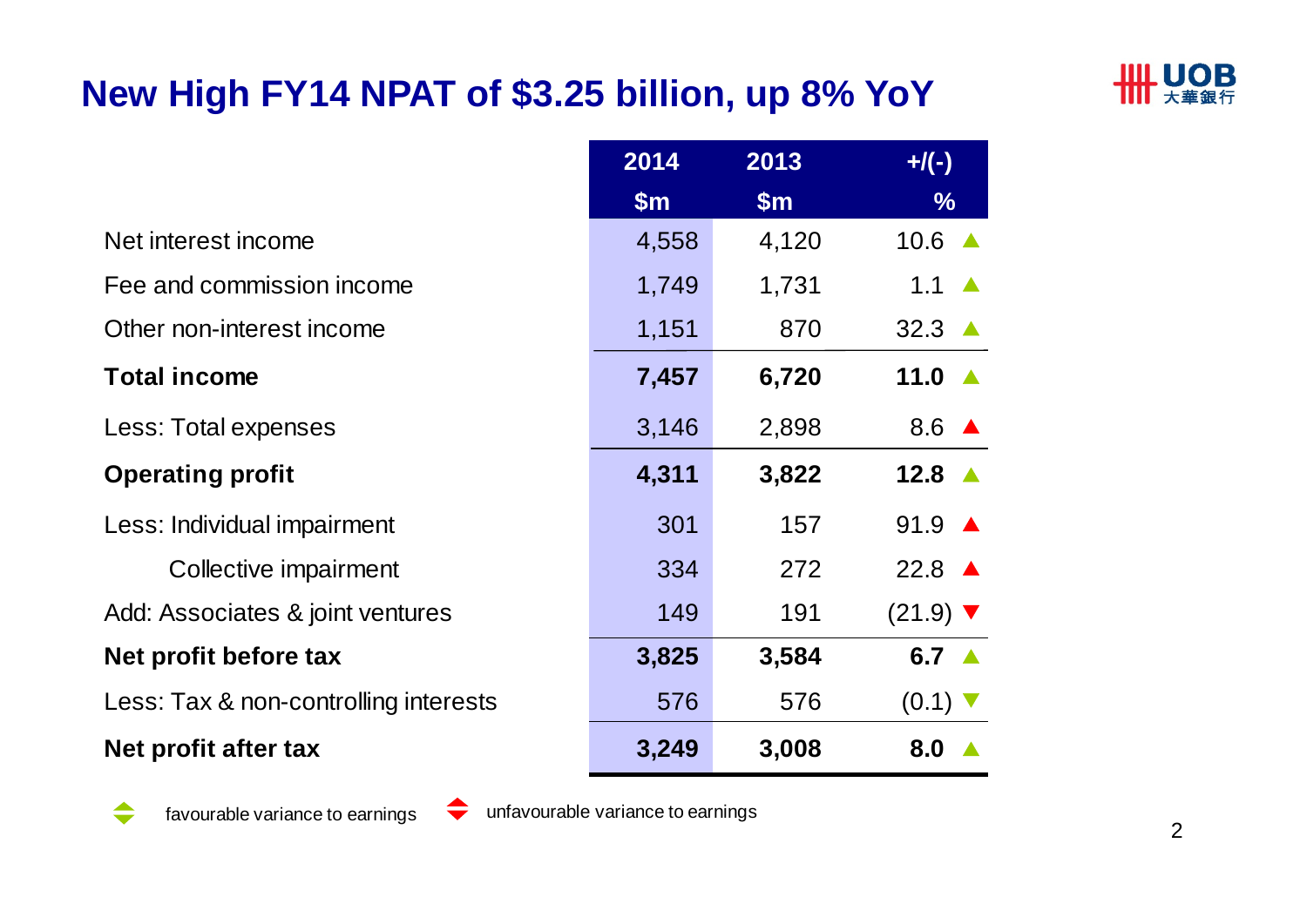## **4Q14 NPAT of \$786 million, up 2% YoY but down 9% QoQ**



|                                       | <b>4Q14</b> | 4Q13  | $+/(-)$                      | <b>3Q14</b> | $+/(-)$                       |
|---------------------------------------|-------------|-------|------------------------------|-------------|-------------------------------|
|                                       | \$m\$       | \$m\$ | $\frac{9}{6}$                | \$m\$       | $\frac{9}{6}$                 |
| Net interest income                   | 1,168       | 1,095 | 6.7 $\triangle$              | 1,155       | 1.1 $\triangle$               |
| Fee and commission income             | 450         | 435   | $3.5 \triangle$              | 475         | $(5.3)$ $\blacktriangledown$  |
| Other non-interest income             | 232         | 212   | $9.2 \triangle$              | 341         | $(32.0)$ $\blacktriangledown$ |
| <b>Total income</b>                   | 1,850       | 1,742 | 6.2 $\triangle$              | 1,971       | $(6.1)$ $\blacktriangledown$  |
| Less: Total expenses                  | 805         | 762   | $5.6 \triangle$              | 800         | $0.7 \triangle$               |
| <b>Operating profit</b>               | 1,045       | 980   | 6.7 $\triangle$              | 1,171       | $(10.8)$ $\blacktriangledown$ |
| Less: Individual impairment           | 87          | 88    | $(1.6)$ $\blacktriangledown$ | 91          | $(3.9)$ $\nabla$              |
| Collective impairment                 | 79          | 50    | 57.8 ▲                       | 72          | 10.3 $\triangle$              |
| Add: Associates & joint ventures      | 43          | 14    | $>100.0$ $\triangle$         | 37          | 16.5 $\triangle$              |
| Net profit before tax                 | 922         | 855   | $7.8 \triangle$              | 1,046       | $(11.9)$ $\blacktriangledown$ |
| Less: Tax & non-controlling interests | 136         | 82    | 65.7 ▲                       | 180         | $(24.4)$ $\blacktriangledown$ |
| Net profit after tax                  | 786         | 773   | 1.7 $\triangle$              | 866         | $(9.3)$ $\nabla$              |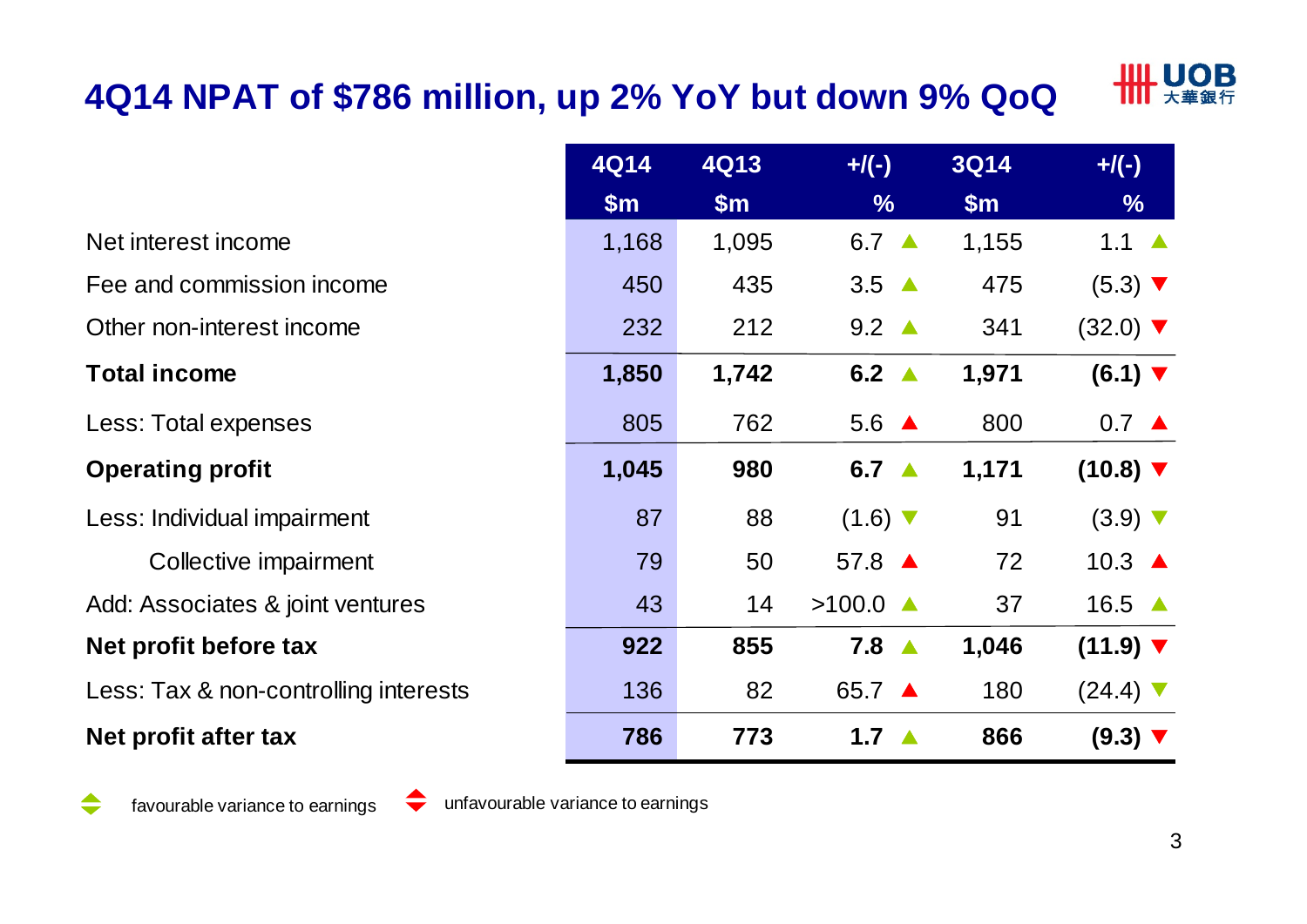### **NII Rose 11% YoY on Strong Loan Growth**



#### **Net Interest Income (NII) and Margin**

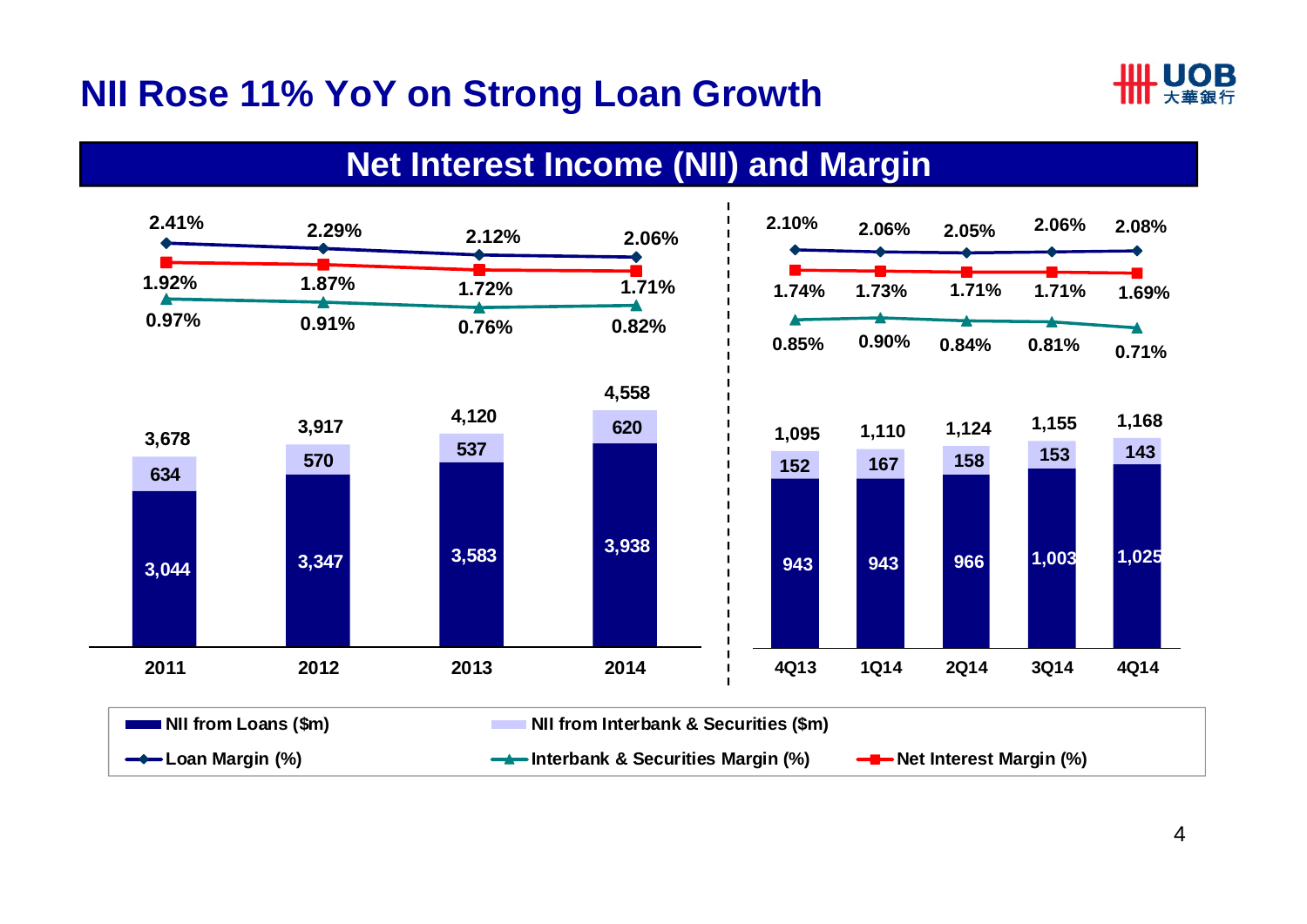#### **Strong Fee Income and Improved Trading and Investment Income YoY Led By Favourable Market Sentiment**



#### **Non-Interest Income (Non-NII) and Non-NII Ratio**

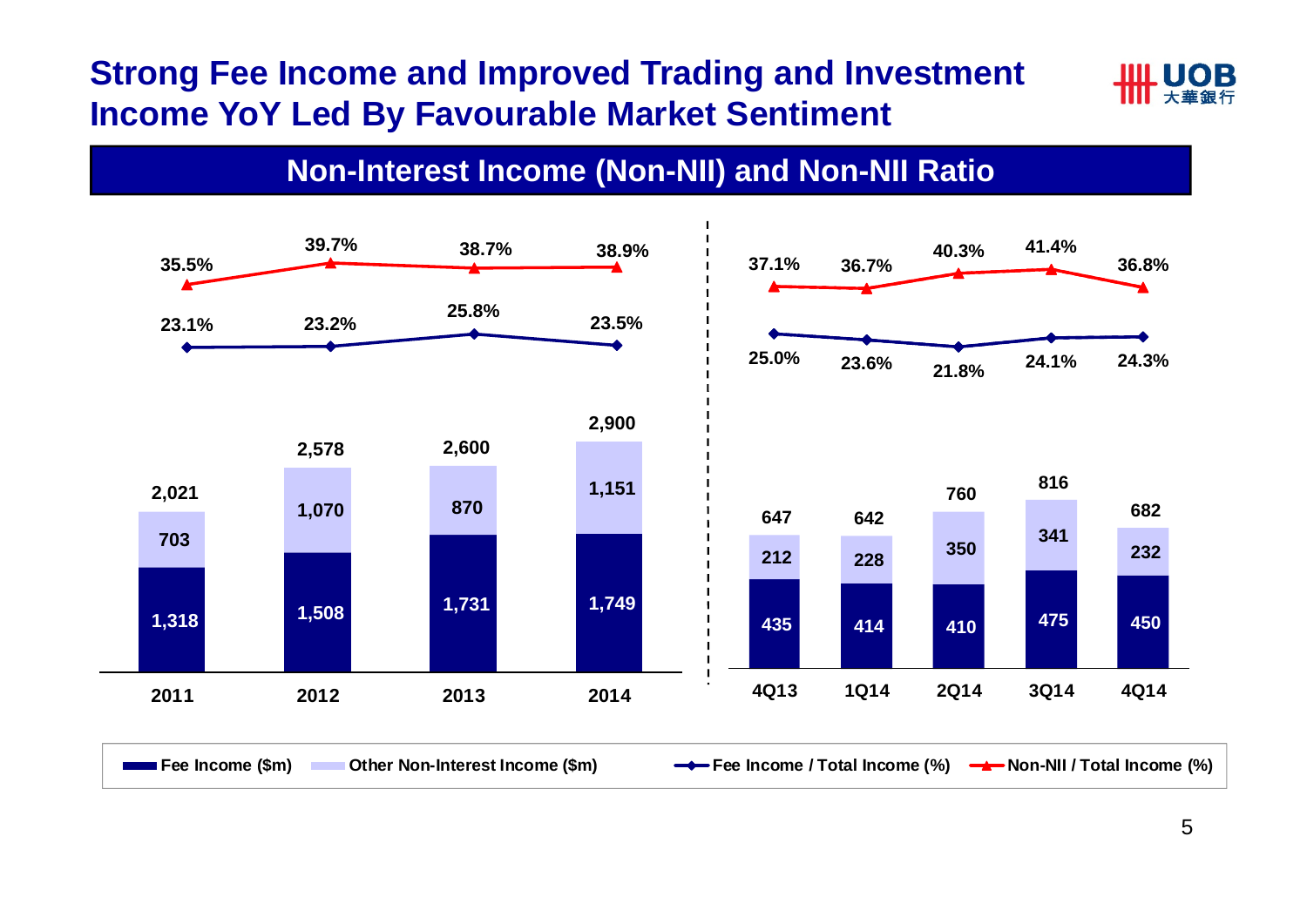#### **CIR was lower at 42.2%**



#### **Operating Expenses and Expense / Income Ratio**

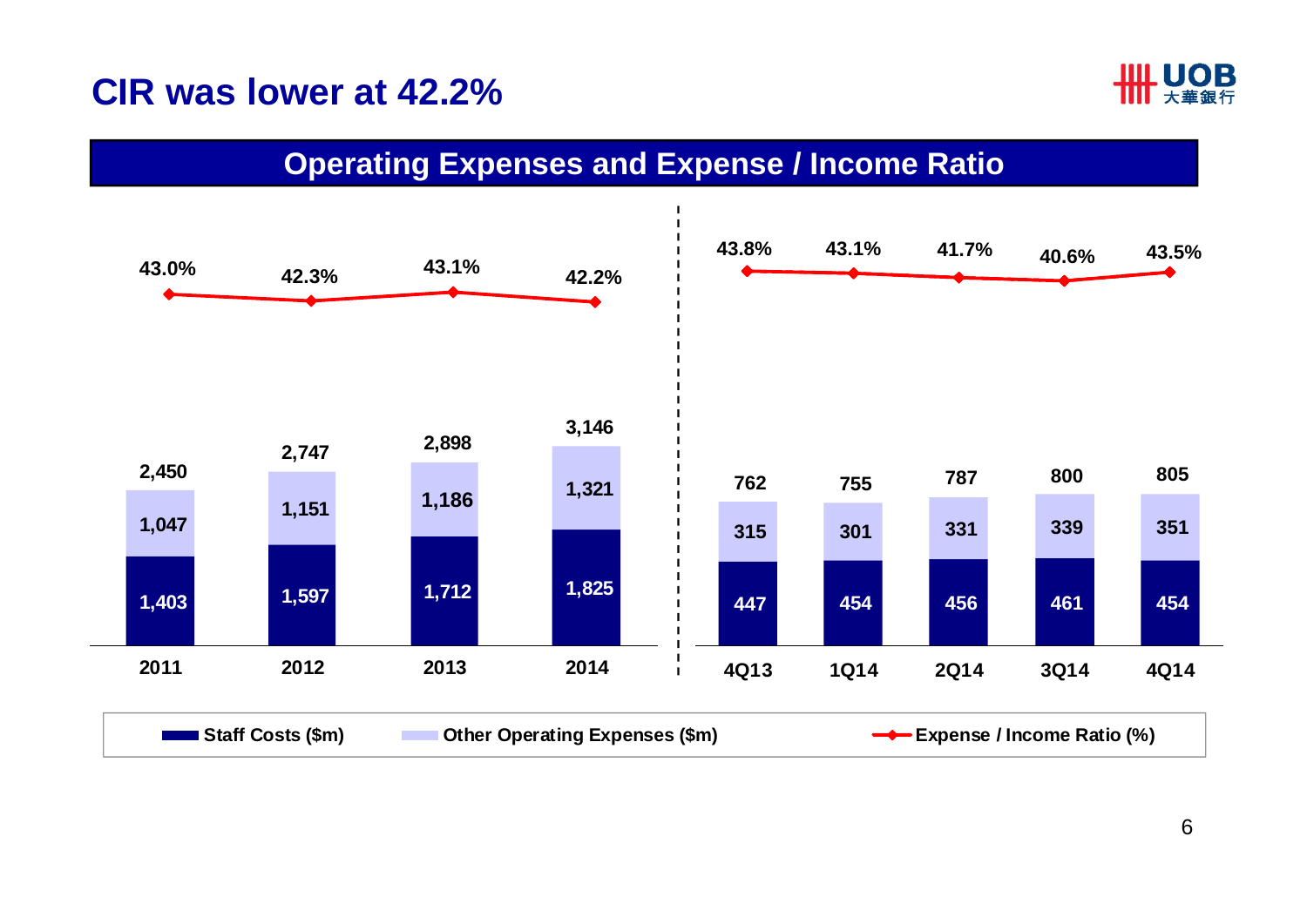### **Total Credit Costs Paced to Loan Growth**



#### **Impairment Charges on Loans**



\* On annualised basis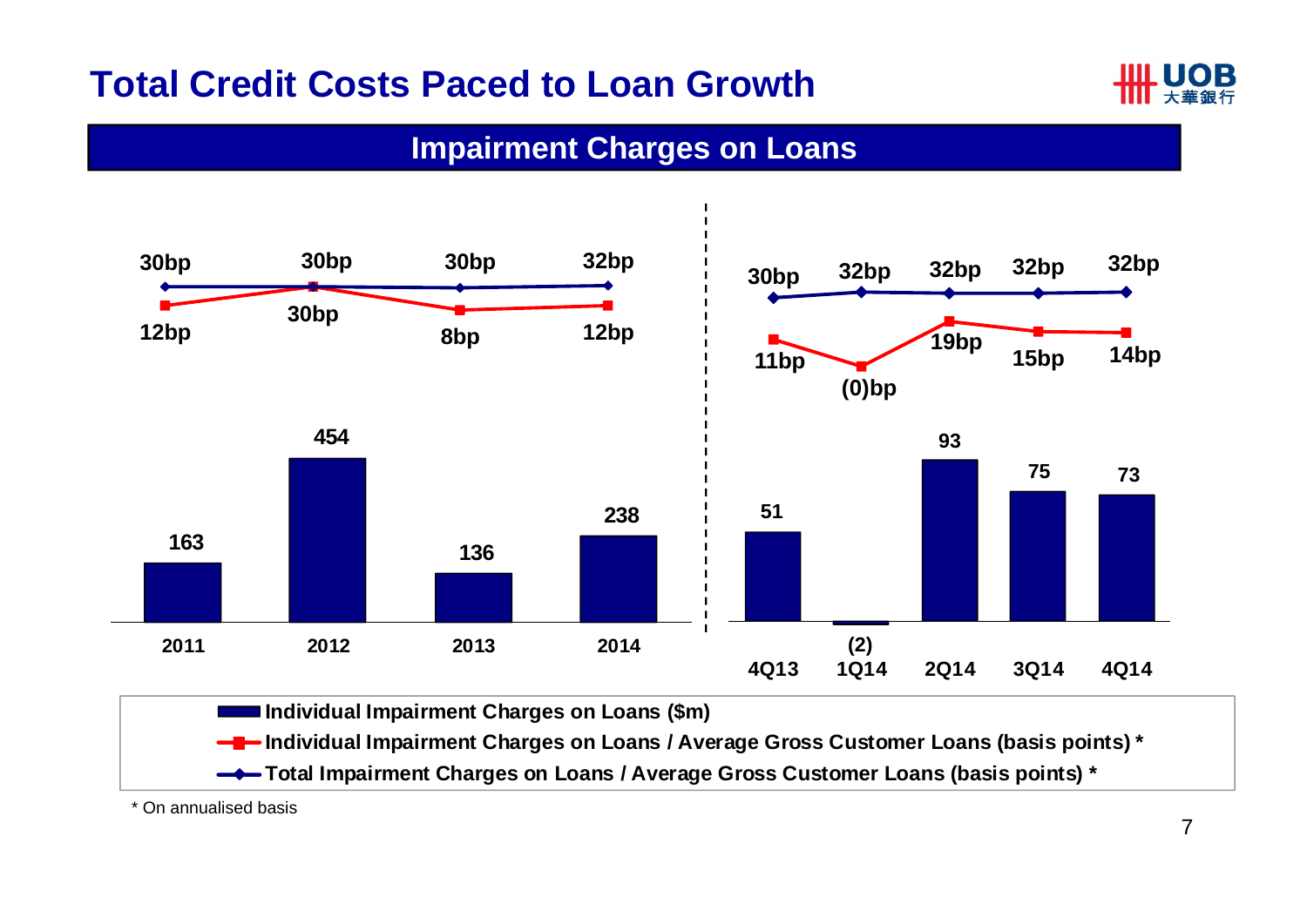#### **Performance by Business Segment**



| 2014<br>2013<br>$+/(-)$<br>11%<br>\$m\$<br>$\frac{9}{6}$<br><b>Segment Operating Profit</b><br>\$m\$<br>1,386<br>10.3<br>Group Retail (GR)<br>1,257<br>2,349<br>2,131<br>10.2<br>Group Wholesale Banking (GWB)<br>55%<br>474<br>464<br>2.2<br>Global Markets & Investment Mgt (GMIM) |  |  | 2014 |
|--------------------------------------------------------------------------------------------------------------------------------------------------------------------------------------------------------------------------------------------------------------------------------------|--|--|------|
|                                                                                                                                                                                                                                                                                      |  |  | 2%   |
|                                                                                                                                                                                                                                                                                      |  |  |      |
|                                                                                                                                                                                                                                                                                      |  |  |      |
|                                                                                                                                                                                                                                                                                      |  |  |      |
|                                                                                                                                                                                                                                                                                      |  |  |      |
| 2013<br>102<br><b>Others</b><br>(30)<br>>100.0                                                                                                                                                                                                                                       |  |  |      |
| 12%<br>4,311<br><b>Total</b><br>3,822<br>12.8                                                                                                                                                                                                                                        |  |  |      |

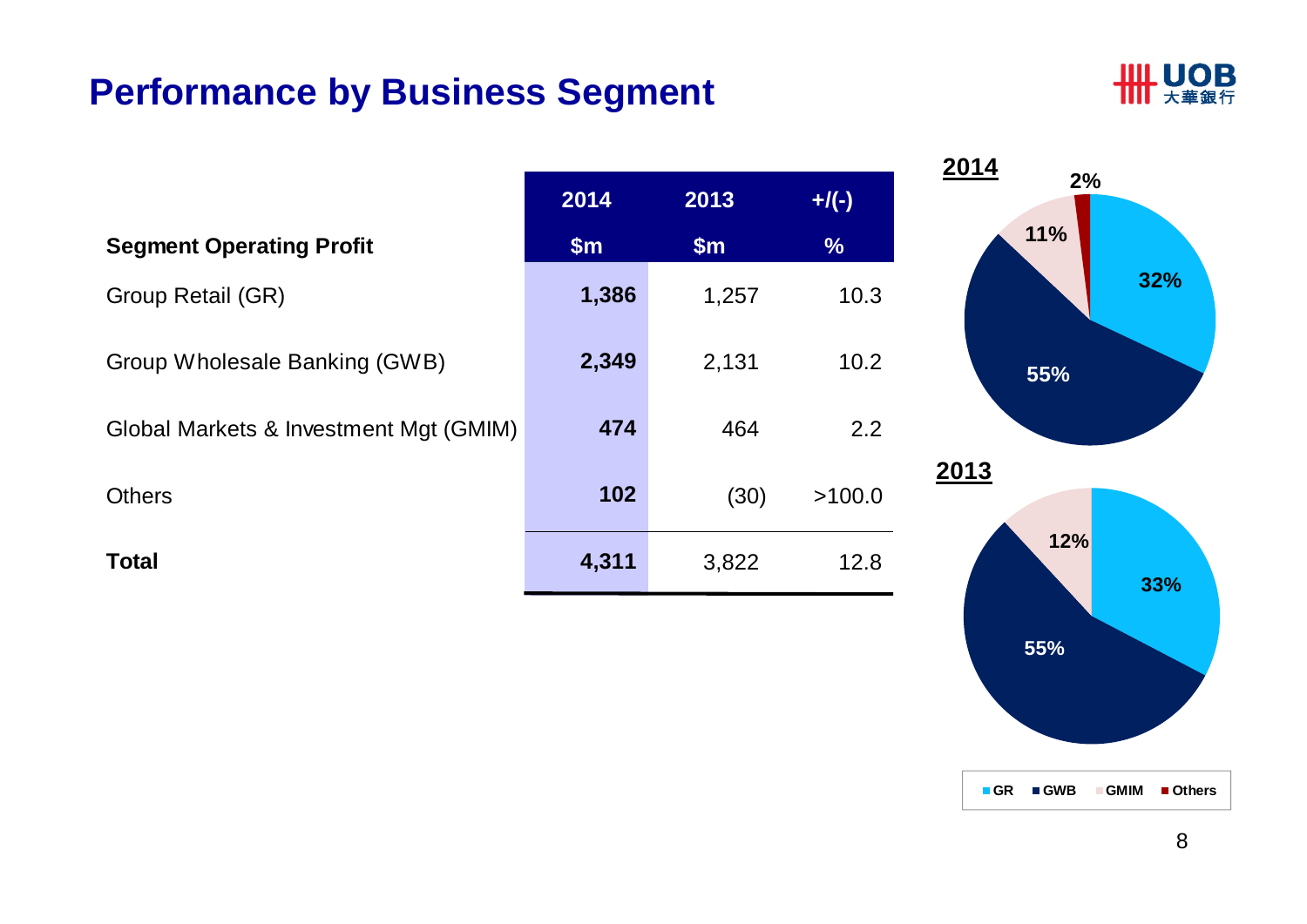#### **Regional Operating Profit Contribution Rose 7% YoY (FX translation excluded)**



| <b>Operating</b>     | 2014          | 2013          | $+$ /(-) | At<br>constant<br><b>FX</b> rate<br>$+$ /(-) |
|----------------------|---------------|---------------|----------|----------------------------------------------|
| <b>Profit</b>        | $\mathsf{Sm}$ | $\mathsf{Sm}$ | $\%$     | $\frac{9}{6}$                                |
| Singapore            | 2,642         | 2,213         | 19.4     | 19.4                                         |
| Regional:            | 1,370         | 1,310         | 4.6      | 7.3                                          |
| Malaysia             | 655           | 634           | 3.3      | 5.4                                          |
| <b>Thailand</b>      | 248           | 222           | 11.7     | 16.0                                         |
| Indonesia            | 147           | 171           | (14.3)   | (4.9)                                        |
| <b>Greater China</b> | 320           | 283           | 13.1     | 11.7                                         |
| <b>Others</b>        | 300           | 299           | 0.1      | 1.5                                          |
| Total                | 4,311         | 3,822         | 12.8     | 13.9                                         |

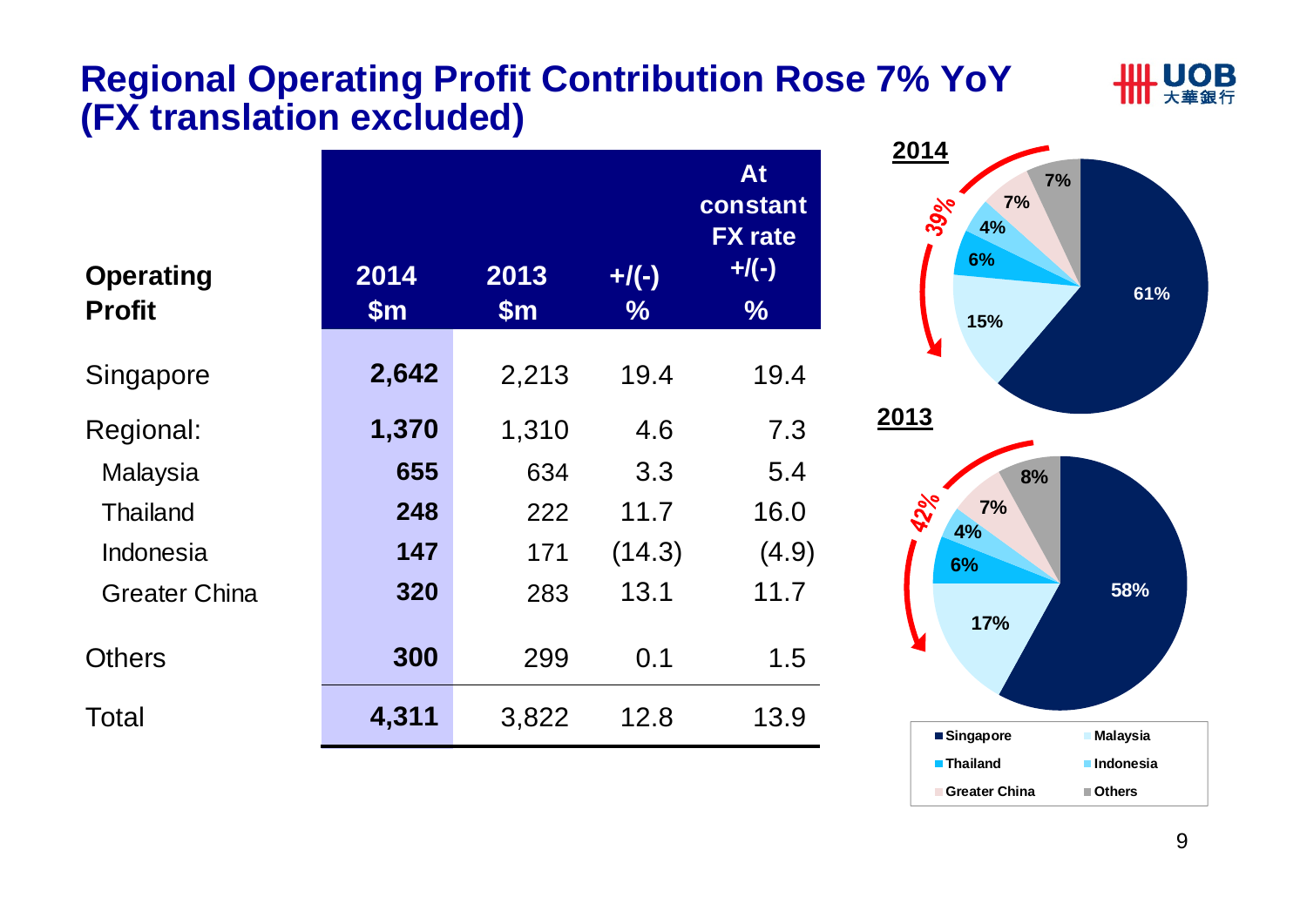#### **Loans Increased to \$199b, up 10% YoY and 2% QoQ Across Geographies**





country of incorporation / operation (for non-individuals) and residence (for individuals). Prior period comparatives have been restated to conform 10 ^ With effect from December 2014, loans by geography is classified according to where credit risks reside, largely represented by the borrower's with the current presentation.

**Greater China**

**Others**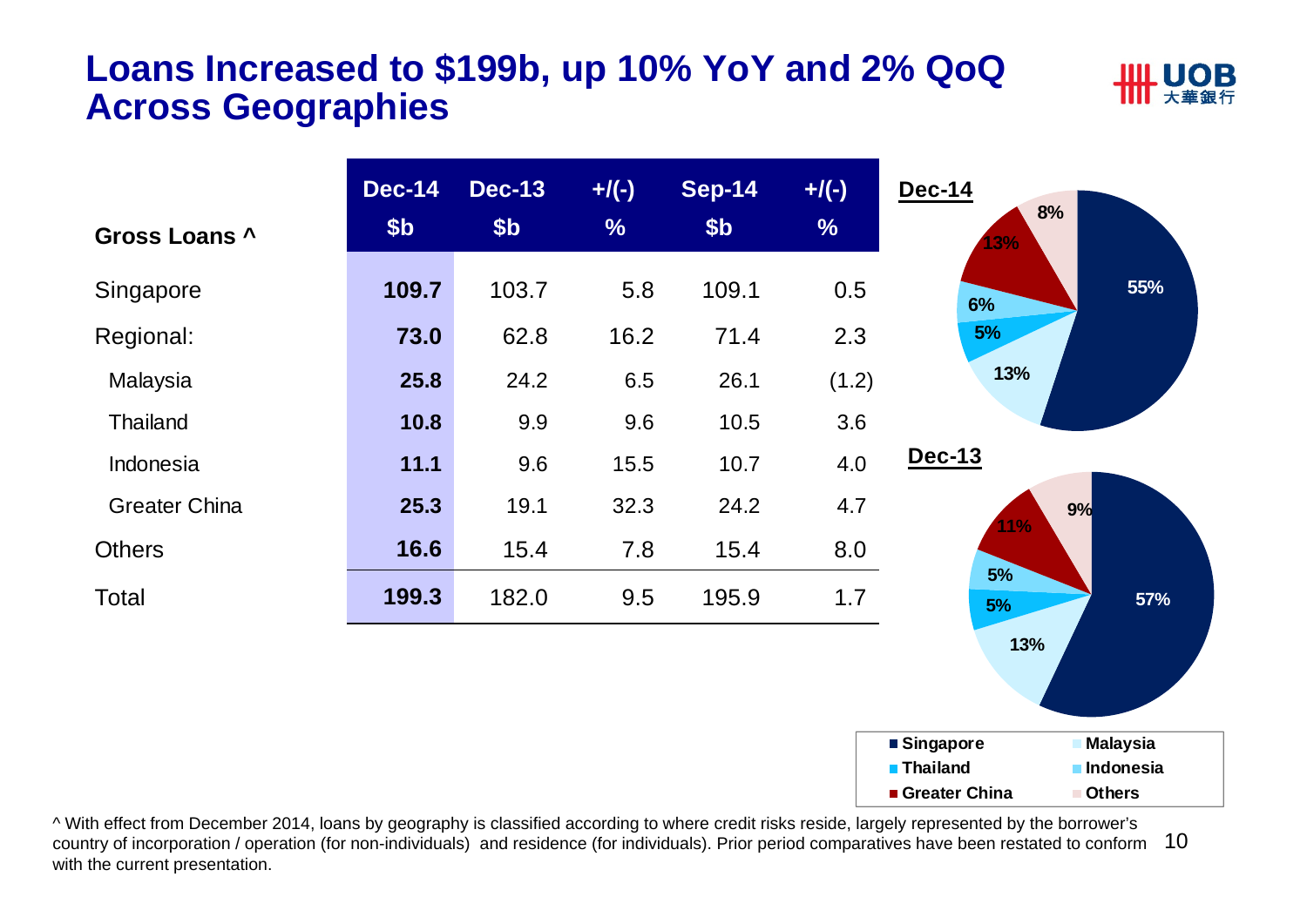#### **Healthy Deposit Growth of 9% YoY and 4% QoQ**



| <b>Customer</b><br><b>Deposits</b> | <b>Dec-14</b><br>\$ <sub>b</sub> | <b>Dec-13</b><br>\$ <sub>b</sub> | $+/(-)$<br>$\frac{0}{0}$ | <b>Sep-14</b><br>\$ <sub>b</sub> | $+$ /(-)<br>$\%$ |
|------------------------------------|----------------------------------|----------------------------------|--------------------------|----------------------------------|------------------|
| <b>Singapore</b>                   | 156.2                            | 146.5                            | 6.6                      | 149.7                            | 4.3              |
| Regional:                          | 61.5                             | 56.3                             | 9.1                      | 59.3                             | 3.6              |
| Malaysia                           | 28.5                             | 27.5                             | 3.3                      | 28.4                             | 0.1              |
| <b>Thailand</b>                    | 11.3                             | 9.3                              | 20.9                     | 10.5                             | 8.0              |
| Indonesia                          | 6.7                              | 6.0                              | 12.9                     | 6.2                              | 8.5              |
| <b>Greater China</b>               | 15.0                             | 13.5                             | 11.2                     | 14.2                             | 5.5              |
| <b>Others</b>                      | 16.1                             | 11.7                             | 36.9                     | 15.3                             | 4.8              |
| Total                              | 233.8                            | 214.5                            | 9.0                      | 224.4                            | 4.2              |

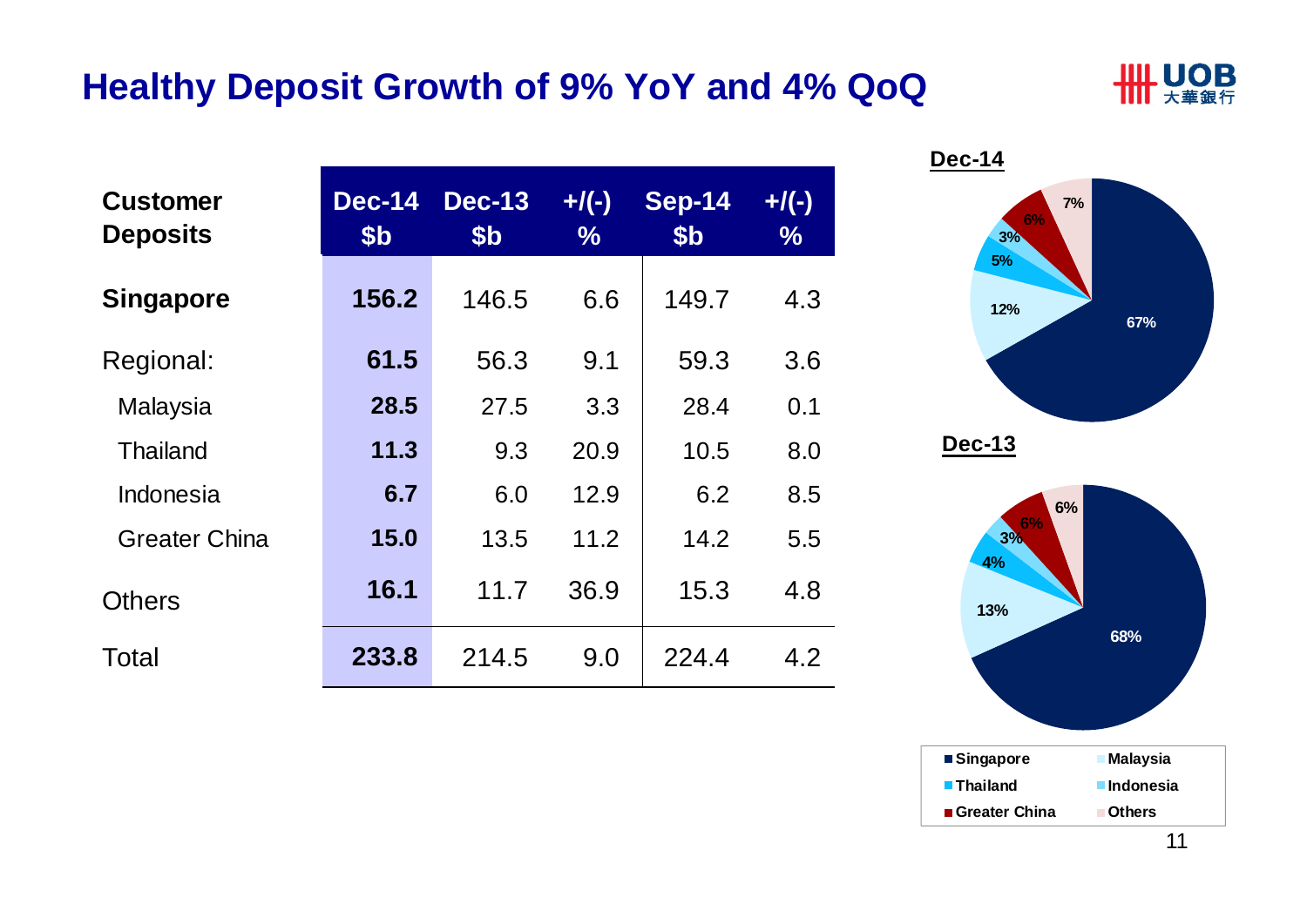#### **Stable Liquidity Position**



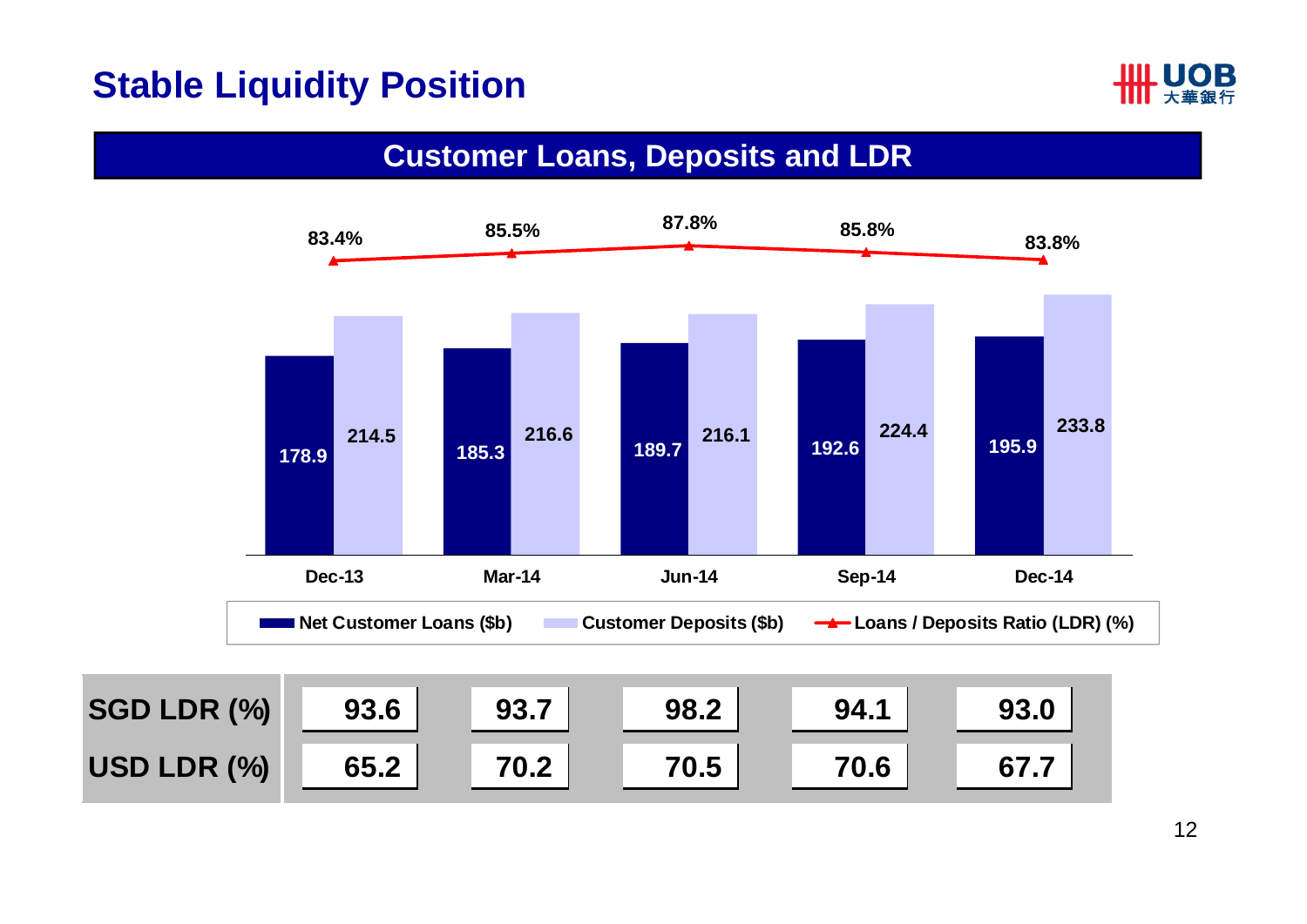### **Credit Quality Remained Intact**





Note: With effect from December 2014, NPL by geography is classified according to where credit risks reside, largely represented by the borrower's country of incorporation /operation (for non-individuals) and residence (for individuals). Prior period comparatives have been restated to conform with the current presentation.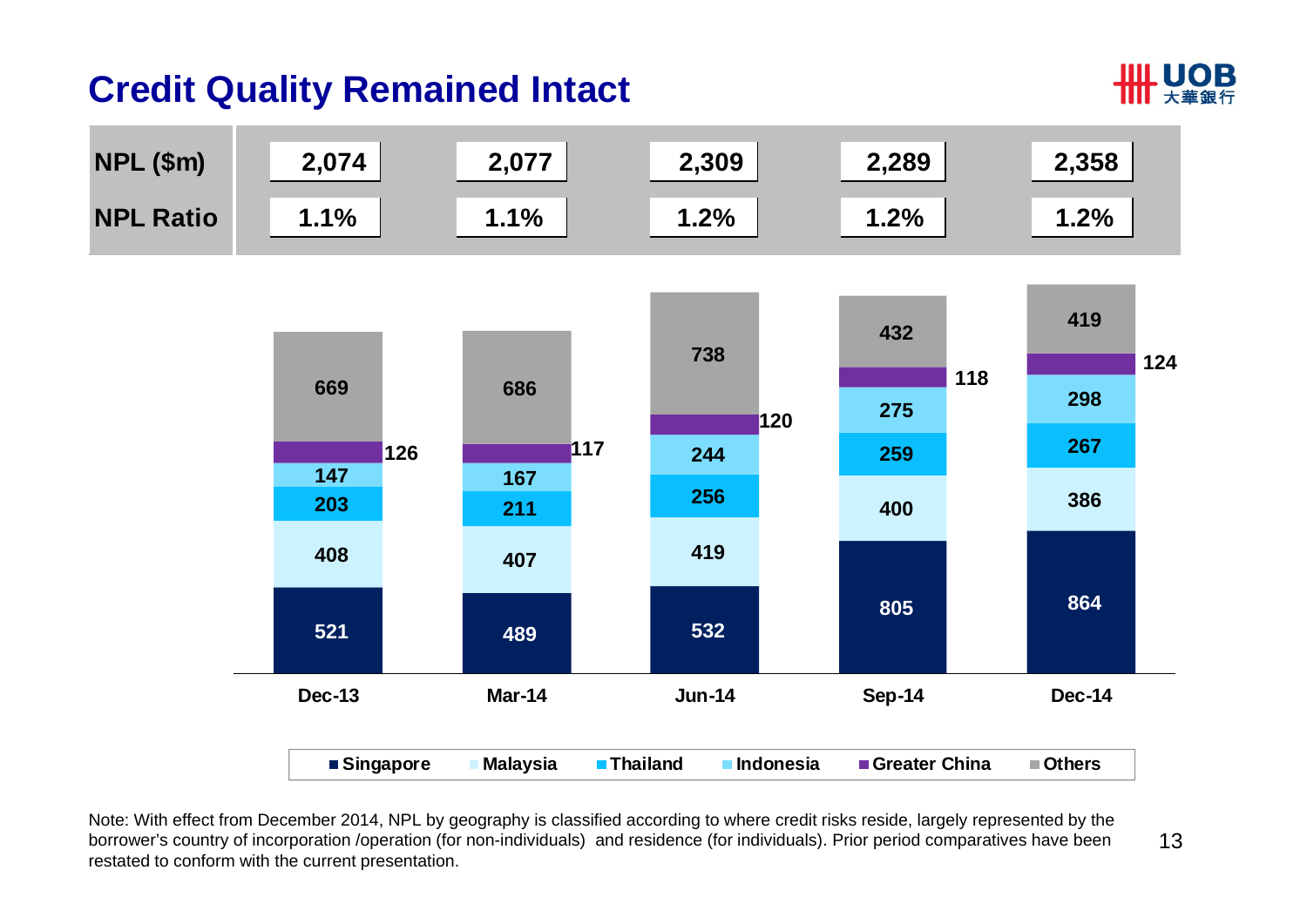### **Strong Impairment Coverage**



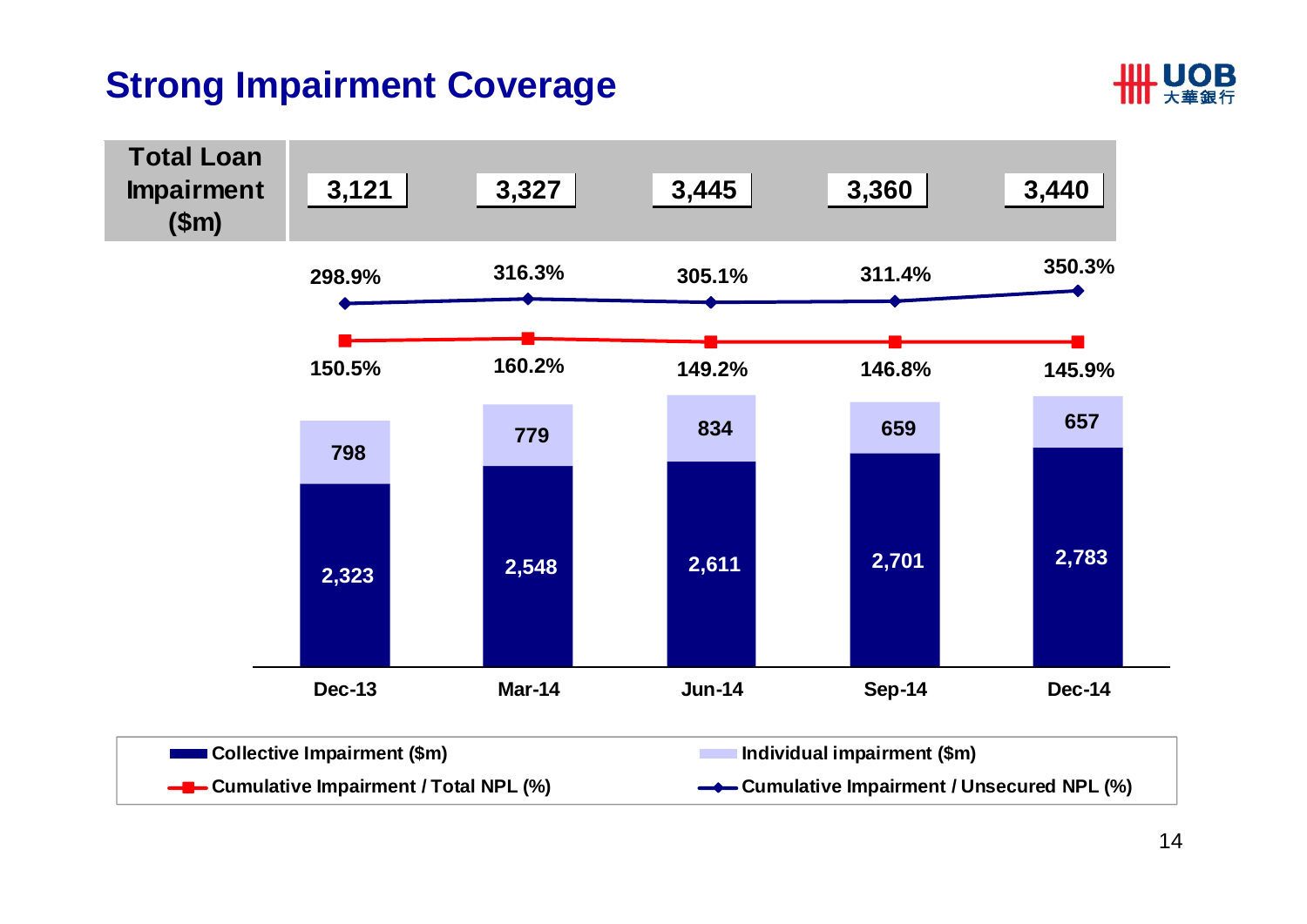### **Capital Ratios Remained Strong**



#### **Capital Adequacy Ratios (CAR)**



| CET1 Capital (\$b)   |     | 23  | 23  |    | 25  |
|----------------------|-----|-----|-----|----|-----|
| Tier 1 Capital (\$b) |     | 23  | nr  | 2Δ | 25  |
| Total Capital (\$b)  |     | 29  | 30  |    | 30  |
| $RWA$ $(fb)$         | 165 | 161 | 168 |    | 17Q |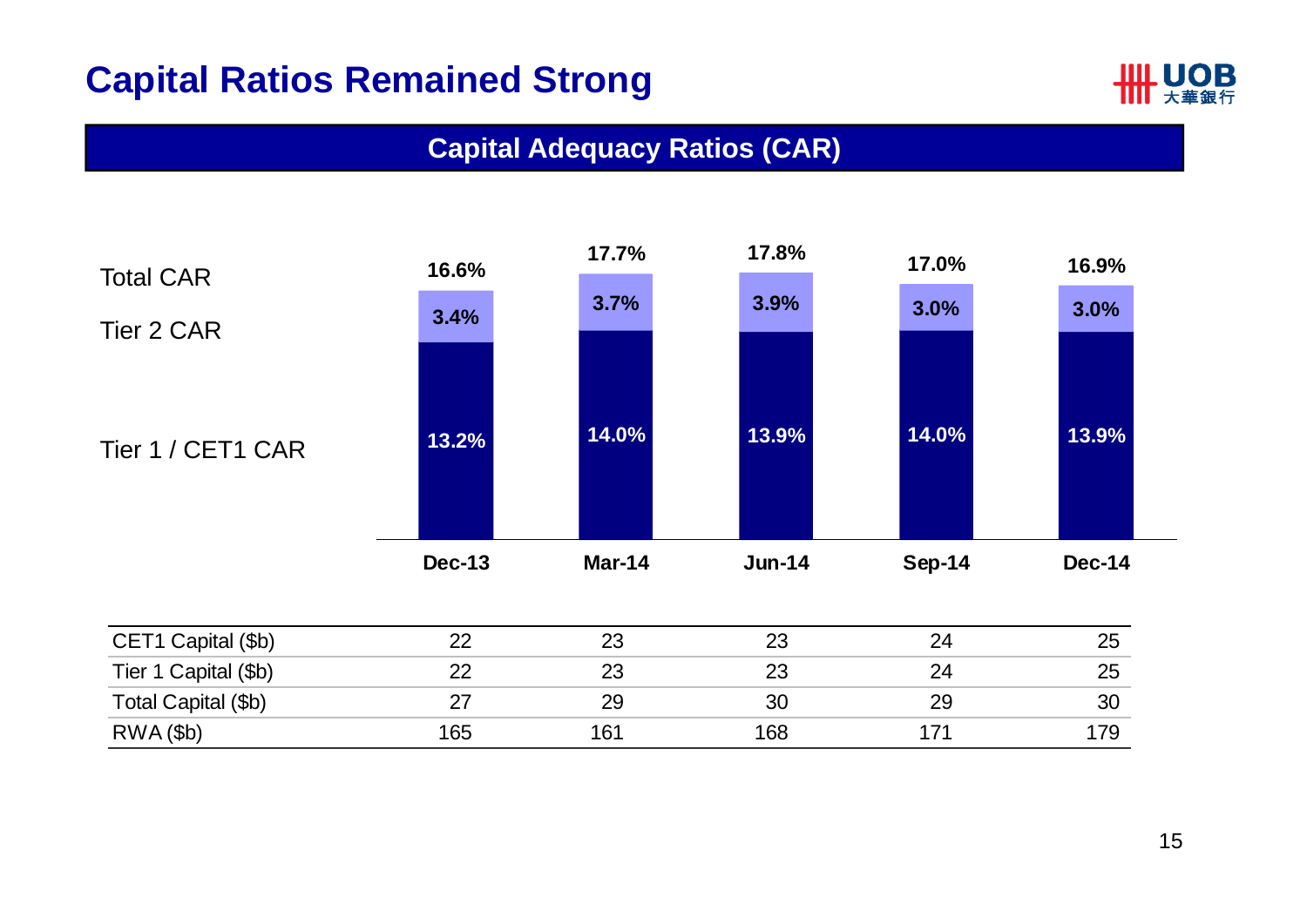

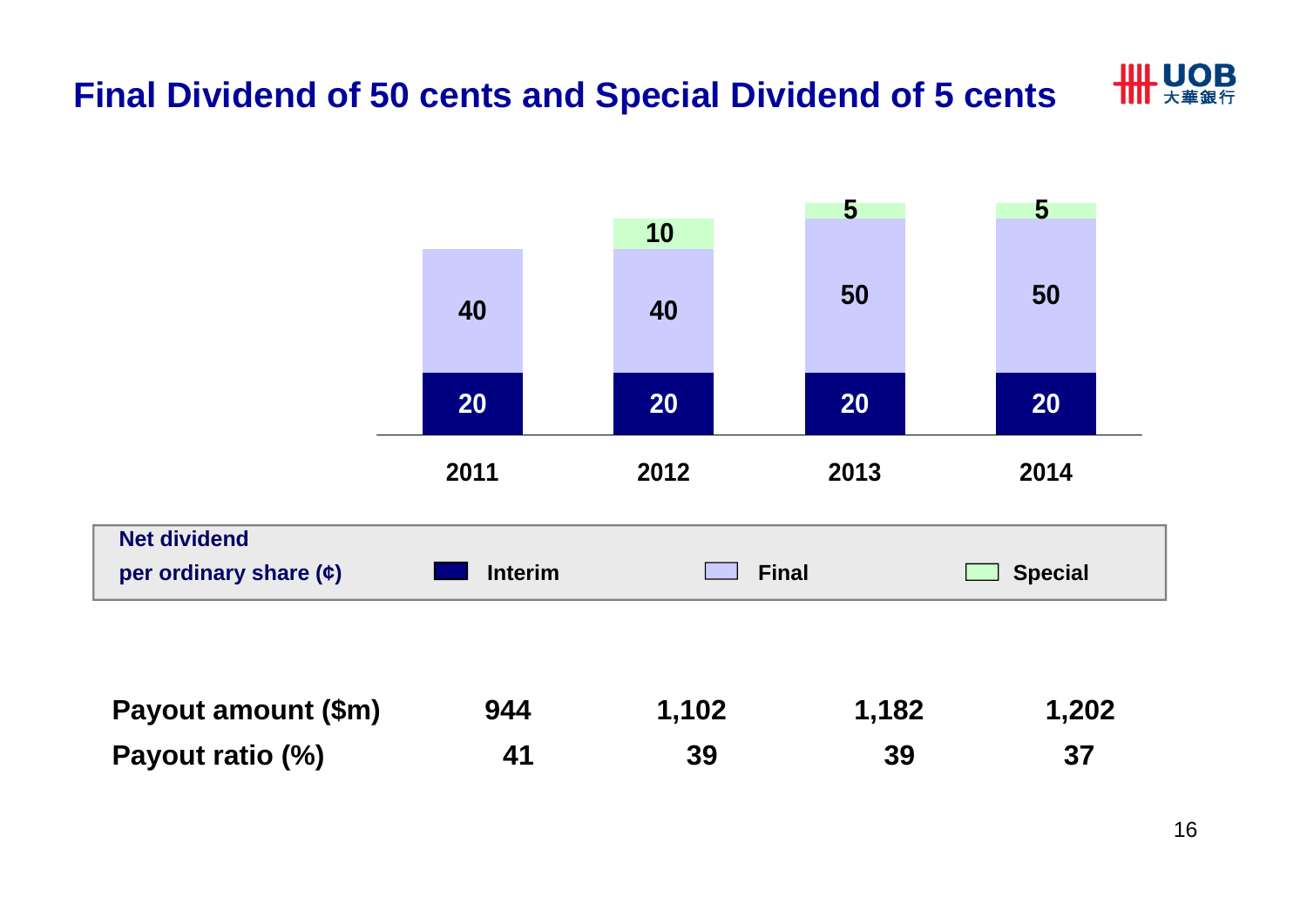### **Singapore – Summarised Income Statement**



|                                  | 2014  | 2013  | $+/(-)$       | <b>4Q14</b> | <b>3Q14</b> | $+$ /(-)      |
|----------------------------------|-------|-------|---------------|-------------|-------------|---------------|
|                                  | \$m\$ | \$m\$ | $\frac{9}{6}$ | \$m\$       | \$m\$       | $\frac{9}{6}$ |
| Net interest income              | 2,440 | 2,176 | 12.1          | 605         | 618         | (2.1)         |
| Fee and commission income        | 1,026 | 1,053 | (2.5)         | 257         | 280         | (8.4)         |
| Other non-interest income        | 847   | 546   | 55.0          | 161         | 258         | (37.7)        |
| <b>Total income</b>              | 4,313 | 3,775 | 14.3          | 1,022       | 1,156       | (11.6)        |
| <b>Less: Total expenses</b>      | 1,671 | 1,562 | 7.0           | 410         | 430         | (4.8)         |
| <b>Operating profit</b>          | 2,642 | 2,213 | 19.4          | 613         | 726         | (15.6)        |
| Less: Total impairment charges   | 364   | 188   | 93.0          | 92          | 79          | 16.4          |
| Add: Associates & joint ventures | 67    | 157   | (57.0)        | 14          | 16          | (9.8)         |
| <b>Profit before tax</b>         | 2,345 | 2,181 | 7.5           | 535         | 663         | (19.3)        |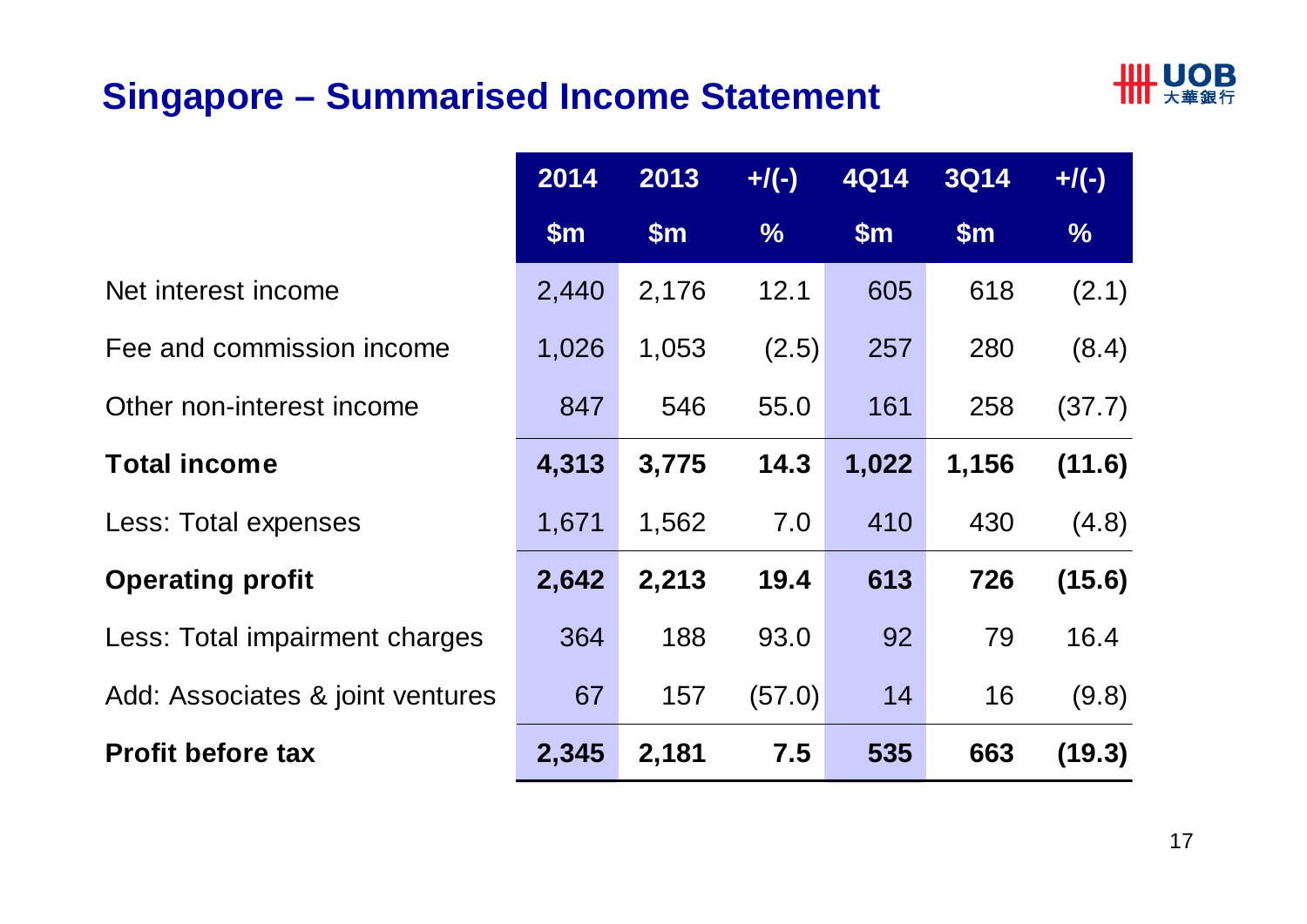### **Singapore – Key Financial Indicators**



|                            | 2014          | 2013          | $+$ /(-)       | <b>4Q14</b>   | <b>3Q14</b>   | $+$ /(-)      |
|----------------------------|---------------|---------------|----------------|---------------|---------------|---------------|
|                            | $\frac{0}{0}$ | $\frac{1}{2}$ | % pt           | $\frac{9}{6}$ | $\frac{9}{6}$ | $\sqrt{2}$ pt |
| Net interest margin        | 1.32          | 1.32          | $\blacksquare$ | 1.27          | 1.32          | (0.05)        |
| Non-NII / Total income     | 43.4          | 42.4          | 1.0            | 40.8          | 46.6          | (5.8)         |
| Expense / Total income     | 38.7          | 41.4          | (2.7)          | 40.1          | 37.2          | 2.9           |
| Customer loans (net) - \$b | 126.0         | 117.1         | 7.6%           | 126.0         | 124.4         | 1.3%          |
| Customer deposits - \$b    | 156.2         | 146.5         | 6.6%           | 156.2         | 149.7         | 4.3%          |
| Loans / Deposits           | 80.6          | 80.0          | 0.6            | 80.6          | 83.1          | (2.5)         |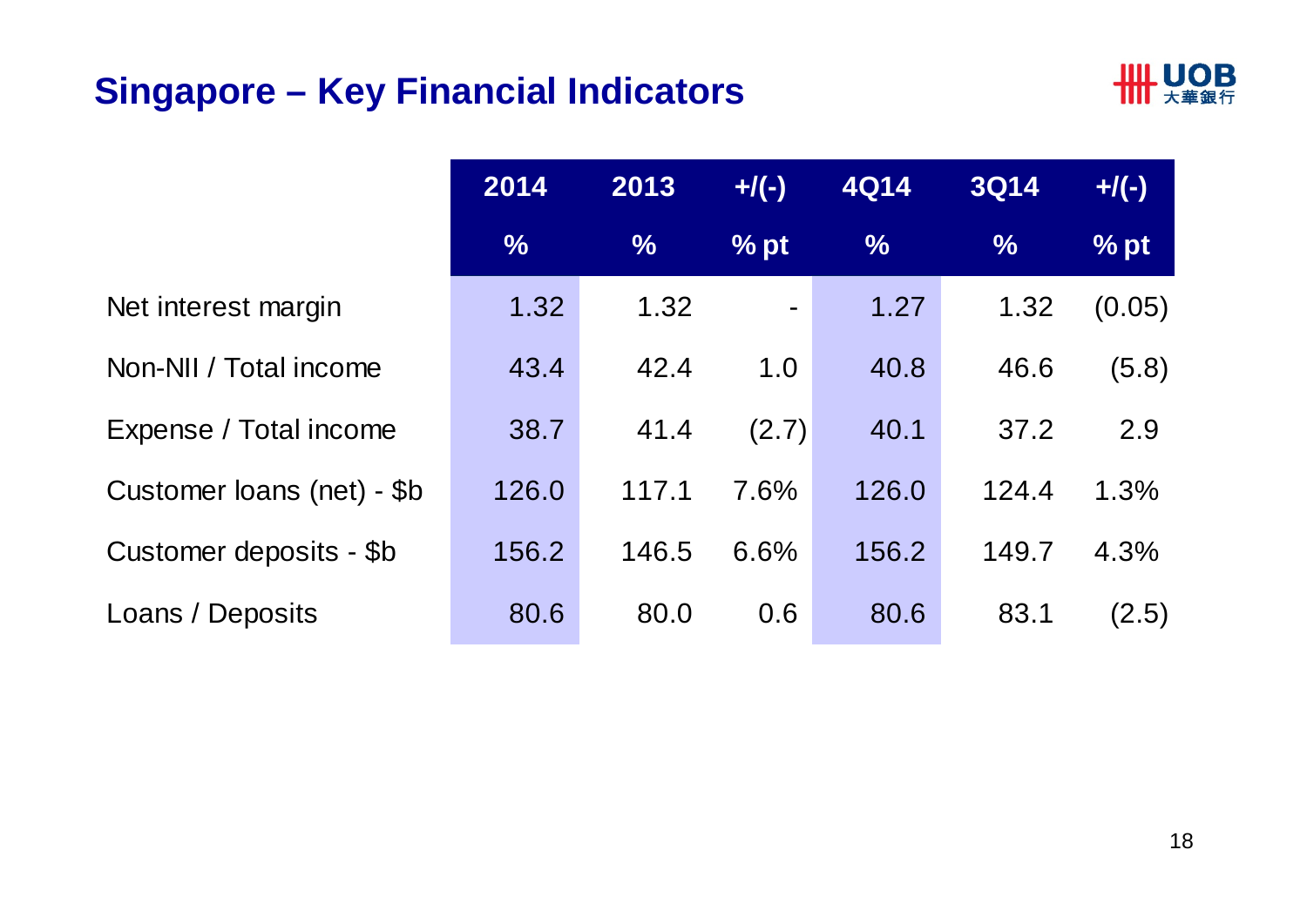### **Malaysia – Summarised Income Statement**



|                                  | <b>RM'm</b> |  |
|----------------------------------|-------------|--|
| Net interest income              | 1,892       |  |
| Fee and commission income        | 576         |  |
| Other non-interest income        | 235         |  |
| <b>Total income</b>              | 2,703       |  |
| Less: Total expenses             | 1,013       |  |
| <b>Operating profit</b>          | 1,690       |  |
| Less: Total impairment charges   | 279         |  |
| Add: Associates & joint ventures | 119         |  |
| <b>Profit before tax</b>         | 1,530       |  |
| Profit before tax (S\$m)         | 593         |  |

|                                  | 2014        | 2013        | $+/(-)$       | <b>4Q14</b> | <b>3Q14</b> | $+/(-)$ |
|----------------------------------|-------------|-------------|---------------|-------------|-------------|---------|
|                                  | <b>RM'm</b> | <b>RM'm</b> | $\frac{9}{6}$ | <b>RM'm</b> | <b>RM'm</b> | $\%$    |
| Net interest income              | 1,892       | 1,616       | 17.1          | 510         | 494         | 3.2     |
| Fee and commission income        | 576         | 555         | 3.8           | 152         | 138         | 10.1    |
| Other non-interest income        | 235         | 279         | (15.8)        | 55          | 69          | (20.3)  |
| <b>Total income</b>              | 2,703       | 2,450       | 10.3          | 717         | 701         | 2.3     |
| Less: Total expenses             | 1,013       | 847         | 19.6          | 274         | 250         | 9.6     |
| <b>Operating profit</b>          | 1,690       | 1,603       | 5.4           | 443         | 451         | (1.8)   |
| Less: Total impairment charges   | 279         | 285         | (2.1)         | 123         | 51          | >100.0  |
| Add: Associates & joint ventures | 119         | 85          | 40.0          | 1           | 41          | (97.6)  |
| <b>Profit before tax</b>         | 1,530       | 1,403       | 9.1           | 321         | 441         | (27.2)  |
| Profit before tax (S\$m)         | 593         | 555         | 6.9           | 124         | 173         | (28.5)  |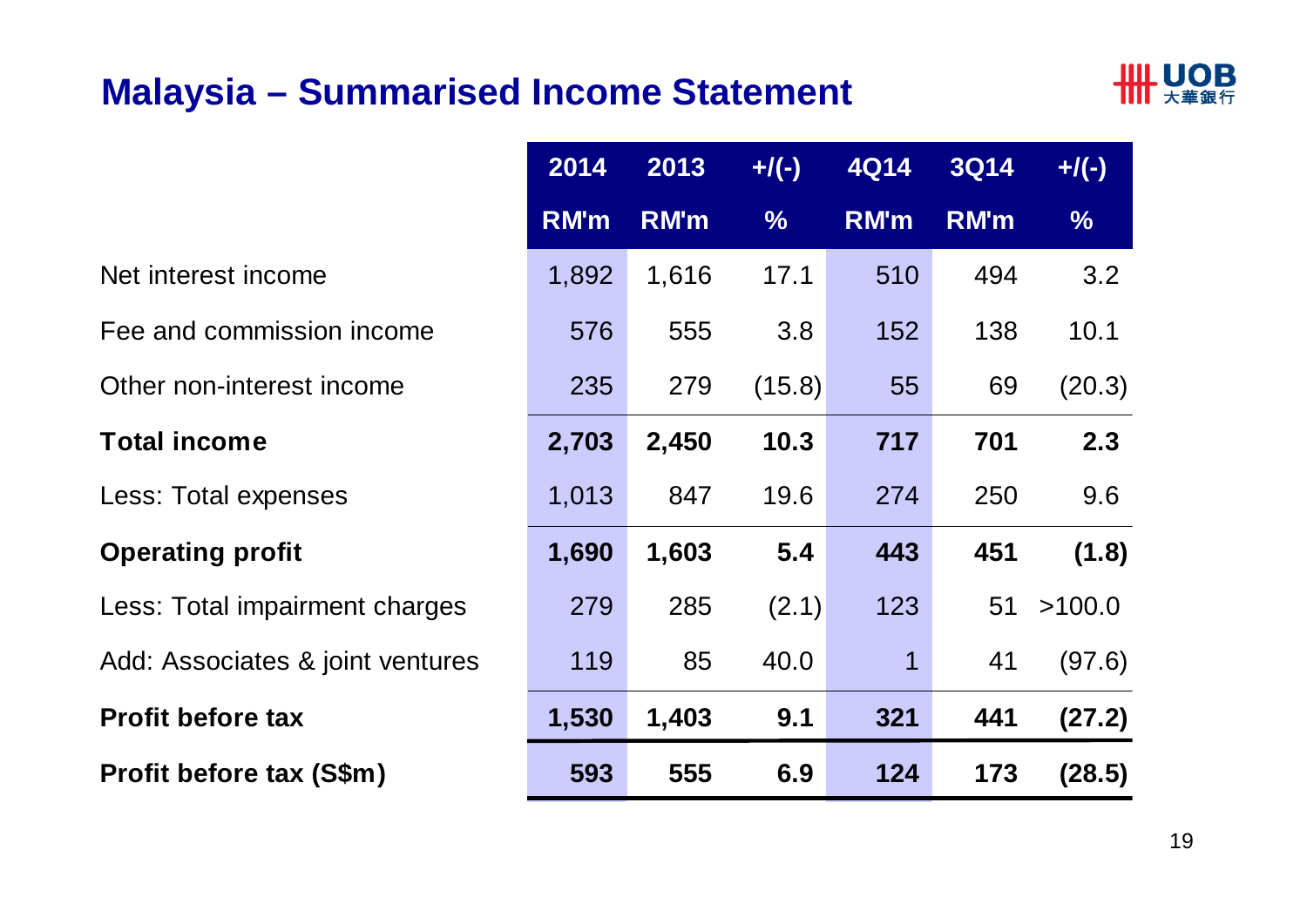### **Malaysia – Key Financial Indicators**



|                             | 2014          | 2013          | $+$ /(-) | <b>4Q14</b>   | <b>3Q14</b>   | $+$ /(-) |
|-----------------------------|---------------|---------------|----------|---------------|---------------|----------|
|                             | $\frac{0}{6}$ | $\frac{0}{6}$ | $%$ pt   | $\frac{9}{6}$ | $\frac{9}{6}$ | % pt     |
| Net interest margin         | 2.21          | 2.09          | 0.12     | 2.26          | 2.32          | (0.06)   |
| Non-NII / Total income      | 30.0          | 34.0          | (4.0)    | 28.9          | 29.5          | (0.6)    |
| Expense / Total income      | 37.5          | 34.6          | 2.9      | 38.2          | 35.7          | 2.5      |
| Customer loans (net) - RM'b | 70.5          | 64.1          | 9.9%     | 70.5          | 69.5          | 1.5%     |
| Customer deposits - RM'b    | 75.2          | 71.5          | 5.3%     | 75.2          | 73.1          | 3.0%     |
| Loans / Deposits            | 93.7          | 89.8          | 3.9      | 93.7          | 95.1          | (1.4)    |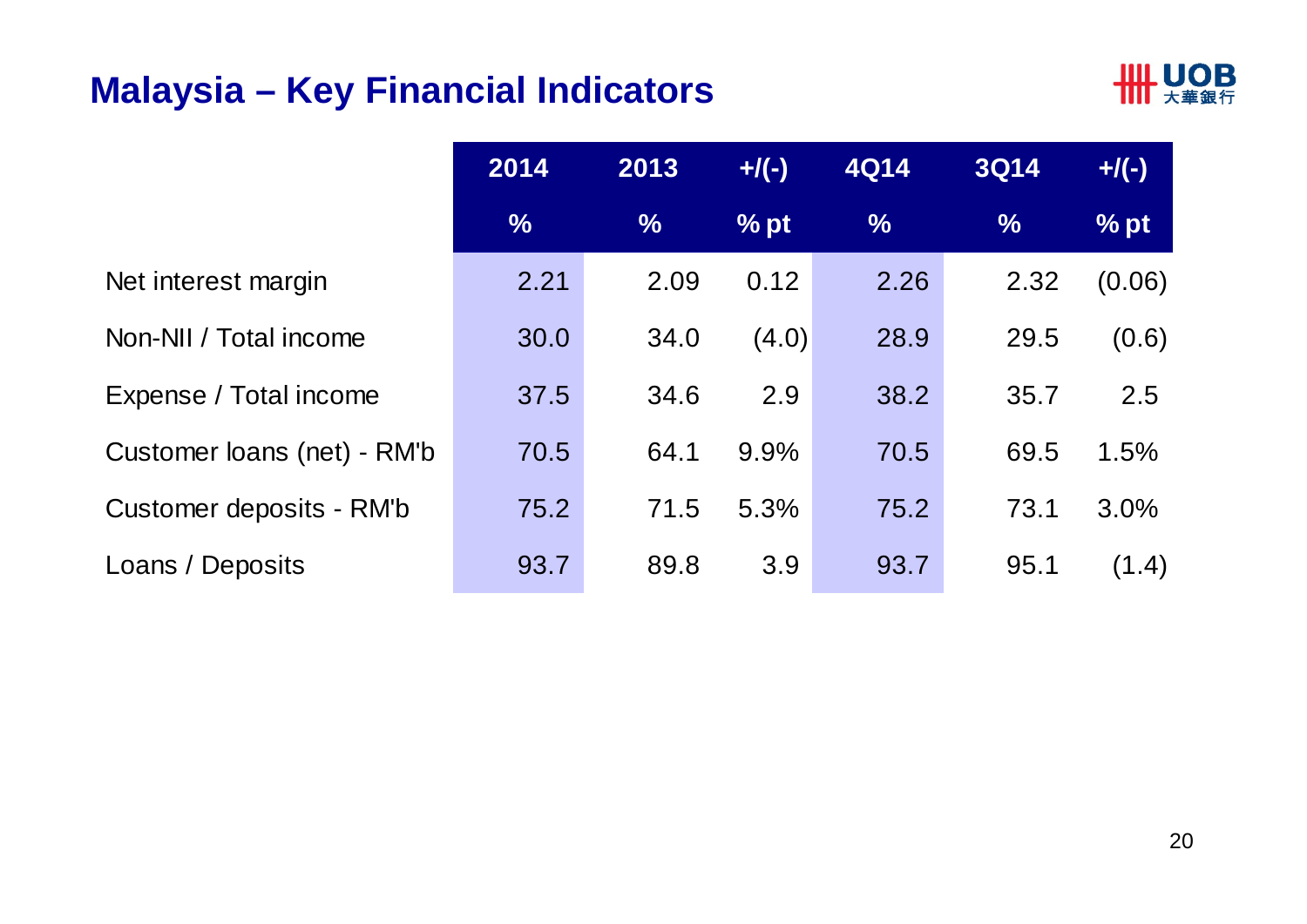#### **Thailand – Summarised Income Statement**



|                                 | 2014         | 2013   | $+/(-)$       | <b>4Q14</b> | <b>3Q14</b>  | $+/(-)$ |
|---------------------------------|--------------|--------|---------------|-------------|--------------|---------|
|                                 | <b>THB'm</b> | THB'm  | $\frac{1}{2}$ | THB'm       | <b>THB'm</b> | %       |
| Net interest income             | 12,366       | 11,316 | 9.3           | 3,284       | 3,115        | 5.4     |
| Fee and commission income       | 5,215        | 4,124  | 26.5          | 1,394       | 1,483        | (6.0)   |
| Other non-interest income       | 106          | 122    | (13.1)        | 16          | 99           | (83.8)  |
| <b>Total income</b>             | 17,687       | 15,562 | 13.7          | 4,694       | 4,697        | (0.1)   |
| Less: Total expenses            | 11,347       | 10,097 | 12.4          | 2,989       | 2,938        | 1.7     |
| <b>Operating profit</b>         | 6,340        | 5,465  | 16.0          | 1,705       | 1,759        | (3.1)   |
| Less: Total impairment charges  | 2,274        | 1,890  | 20.3          | 716         | 569          | 25.8    |
| <b>Profit before tax</b>        | 4,066        | 3,575  | 13.7          | 989         | 1,190        | (16.9)  |
| <b>Profit before tax (S\$m)</b> | 159          | 146    | 9.0           | 39          | 47           | (15.5)  |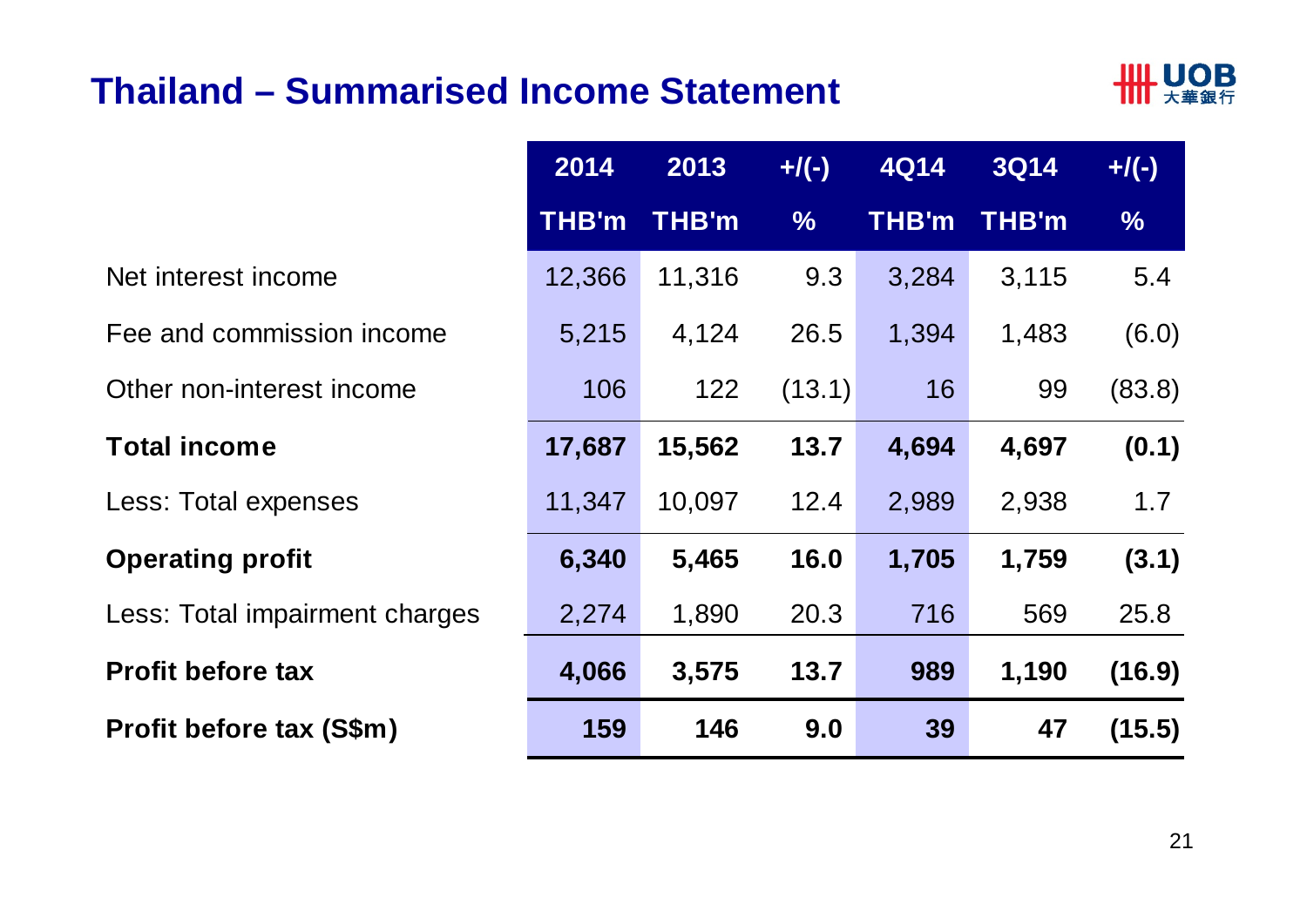#### **Thailand – Key Financial Indicators**



|                                  | 2014  | 2013          | $+$ /(-) | <b>4Q14</b> | <b>3Q14</b>   | $+$ /(-) |
|----------------------------------|-------|---------------|----------|-------------|---------------|----------|
|                                  | $\%$  | $\frac{9}{6}$ | $%$ pt   | $\%$        | $\frac{0}{0}$ | $%$ pt   |
| Net interest margin              | 3.45  | 3.42          | 0.03     | 3.63        | 3.48          | 0.15     |
| Non-NII / Total income           | 30.1  | 27.3          | 2.8      | 30.0        | 33.7          | (3.7)    |
| Expense / Total income           | 64.2  | 64.9          | (0.7)    | 63.7        | 62.6          | 1.1      |
| Customer loans (net) - THB'b     | 258.8 | 247.8         | 4.4%     | 258.8       | 255.8         | 1.2%     |
| Customer deposits - THB'b        | 281.0 | 242.3         | 16.0%    | 281.0       | 265.9         | 5.7%     |
| Loans / Deposits                 | 92.1  | 102.3         | (10.2)   | 92.1        | 96.2          | (4.1)    |
| Loans / Deposits (Include        |       |               |          |             |               |          |
| Bills of Exchange <sup>*</sup> ) | 92.1  | 93.6          | (1.5)    | 92.1        | 96.2          | (4.1)    |

\* UOB(Thai) offers bills of exchange to customers as an alternative deposit product, common in Thailand's market. This product serves as an alternative funding source and is reflected separately from deposits.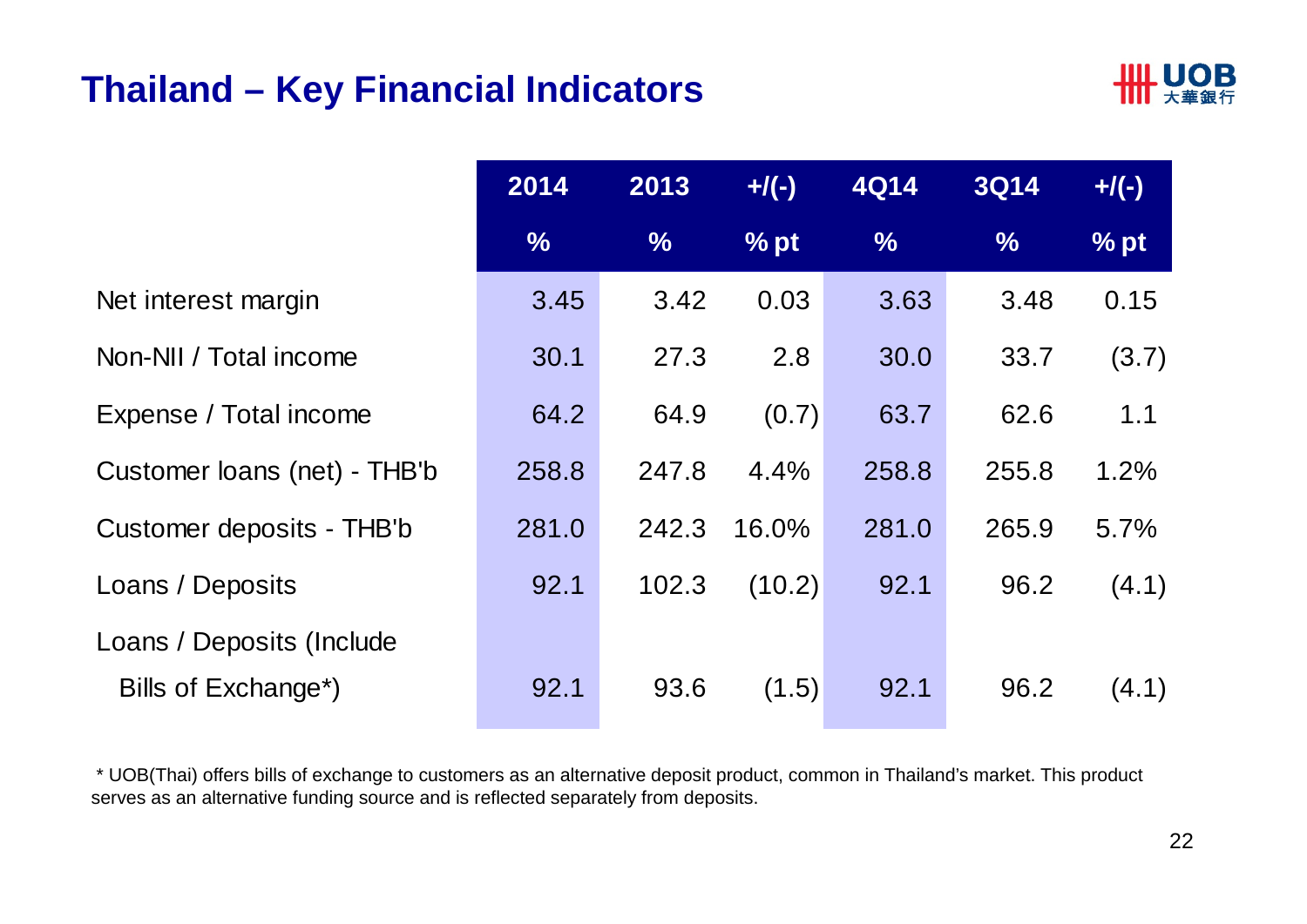#### **Indonesia – Summarised Income Statement**



|                                 | 2014         | 2013         | $+/(-)$       | <b>4Q14</b>  | <b>3Q14</b>  | $+$ /(-)           |
|---------------------------------|--------------|--------------|---------------|--------------|--------------|--------------------|
|                                 | <b>IDR'b</b> | <b>IDR'b</b> | $\frac{0}{6}$ | <b>IDR'b</b> | <b>IDR'b</b> | $\frac{1}{2}$      |
| Net interest income             | 2,767        | 2,573        | 7.5           | 703          | 684          | 2.8                |
| Fee and commission income       | 759          | 716          | 6.0           | 210          | 202          | 4.0                |
| Other non-interest income       | 300          | 375          | (20.0)        | 85           | 80           | 6.3                |
| <b>Total income</b>             | 3,826        | 3,664        | 4.4           | 998          | 966          | 3.3                |
| Less: Total expenses            | 2,458        | 2,226        | 10.4          | 599          | 597          | 0.3                |
| <b>Operating profit</b>         | 1,368        | 1,438        | (4.9)         | 399          | 369          | 8.1                |
| Less: Total impairment charges  | 443          |              | (63) > 100.0  | (15)         |              | $223$ ( $>100.0$ ) |
| <b>Profit before tax</b>        | 925          | 1,501        | (38.4)        | 414          | 146          | >100.0             |
| <b>Profit before tax (S\$m)</b> | 99           | 178          | (44.2)        | 44           | 16           | >100.0             |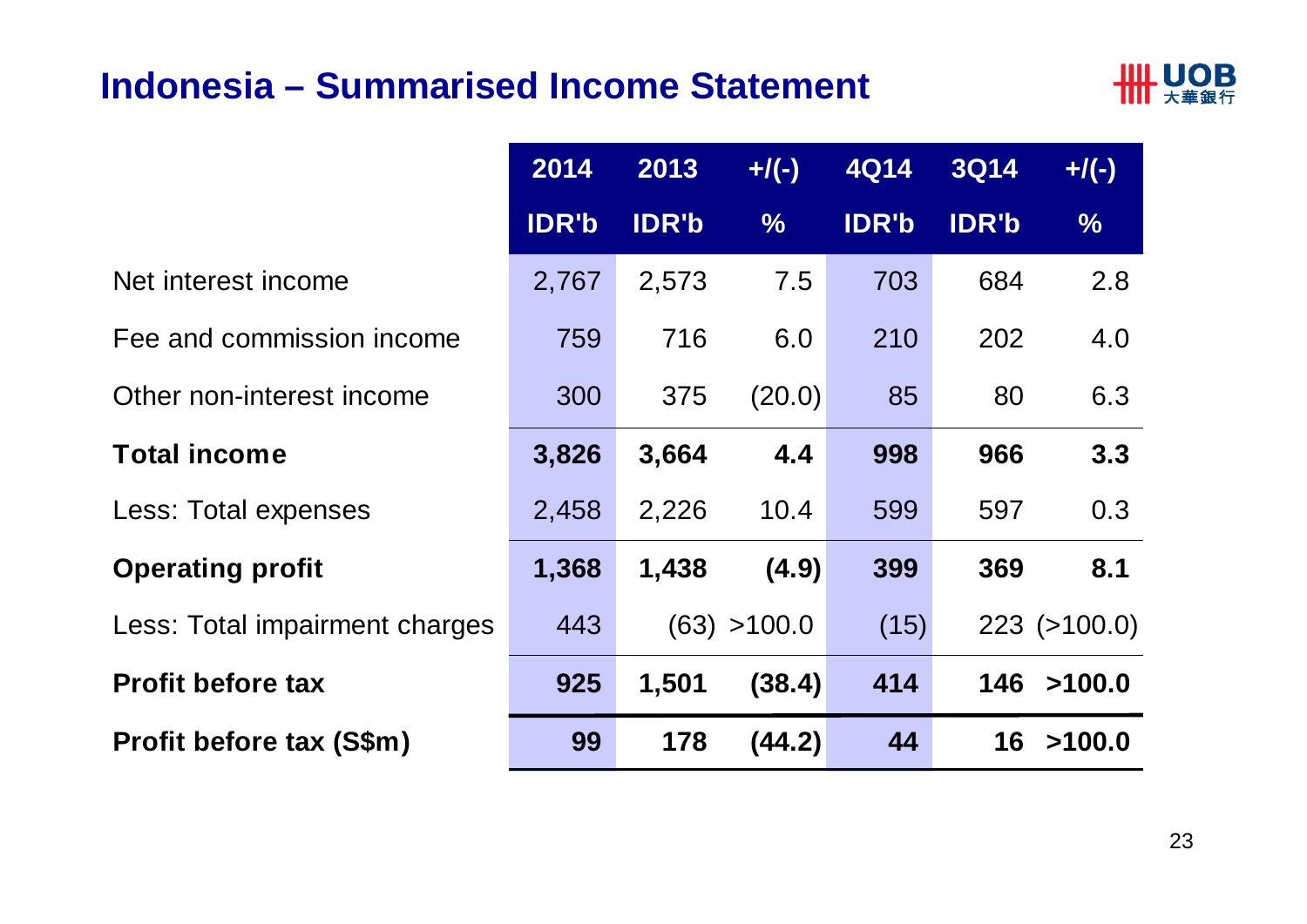#### **Indonesia – Key Financial Indicators**



|                              | 2014          | 2013          | $+$ /(-) | <b>4Q14</b>   | <b>3Q14</b> | $+$ /(-)      |
|------------------------------|---------------|---------------|----------|---------------|-------------|---------------|
|                              | $\frac{9}{6}$ | $\frac{9}{6}$ | % pt     | $\frac{9}{6}$ | $\%$        | $\sqrt{2}$ pt |
| Net interest margin          | 4.41          | 4.69          | (0.28)   | 4.25          | 4.37        | (0.12)        |
| Non-NII / Total income       | 27.7          | 29.8          | (2.1)    | 29.6          | 29.2        | 0.4           |
| Expense / Total income       | 64.2          | 60.8          | 3.4      | 60.0          | 61.8        | (1.8)         |
| Customer loans (net) - IDR't | 54.8          | 51.6          | 6.2%     | 54.8          | 53.7        | 2.1%          |
| Customer deposits - IDR't    | 63.4          | 57.5          | 10.3%    | 63.4          | 59.3        | 6.8%          |
| Loans / Deposits             | 86.5          | 89.8          | (3.3)    | 86.5          | 90.5        | (4.0)         |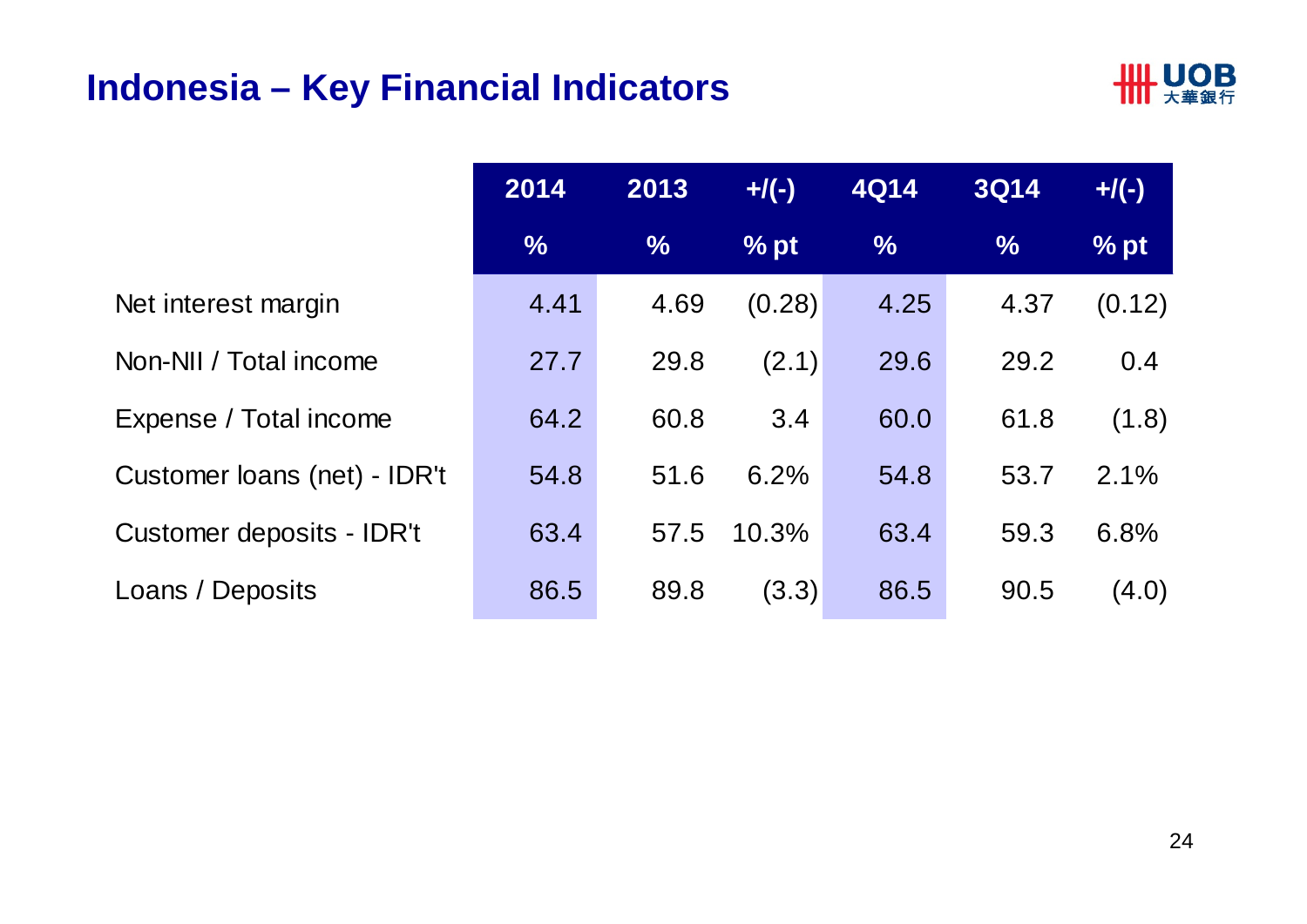#### **Greater China – Summarised Income Statement**



|                                  | 2014          | 2013  | $+/(-)$       | 4Q14           | <b>3Q14</b> | $+$ /(-)      |
|----------------------------------|---------------|-------|---------------|----------------|-------------|---------------|
|                                  | $\mathsf{Sm}$ | \$m\$ | $\frac{0}{6}$ | \$m\$          | \$m\$       | $\frac{9}{6}$ |
| Net interest income              | 351           | 296   | 18.6          | 94             | 81          | 15.2          |
| Fee and commission income        | 104           | 101   | 3.3           | 23             | 26          | (11.4)        |
| Other non-interest income        | 131           | 105   | 25.1          | 25             | 33          | (24.3)        |
| <b>Total income</b>              | 587           | 502   | 16.9          | 142            | 140         | 1.1           |
| Less: Total expenses             | 266           | 218   | 21.8          | 79             | 67          | 19.3          |
| <b>Operating profit</b>          | 320           | 283   | 13.1          | 62             | 74          | (15.4)        |
| Less: Total impairment charges   | 20            | 13    | 62.1          | $\overline{2}$ | 3           | (46.1)        |
| Add: Associates & joint ventures | 5             | 1     | >100.0        | 1              | 3           | (66.8)        |
| <b>Profit before tax</b>         | 305           | 272   | 12.4          | 61             | 73          | (15.7)        |